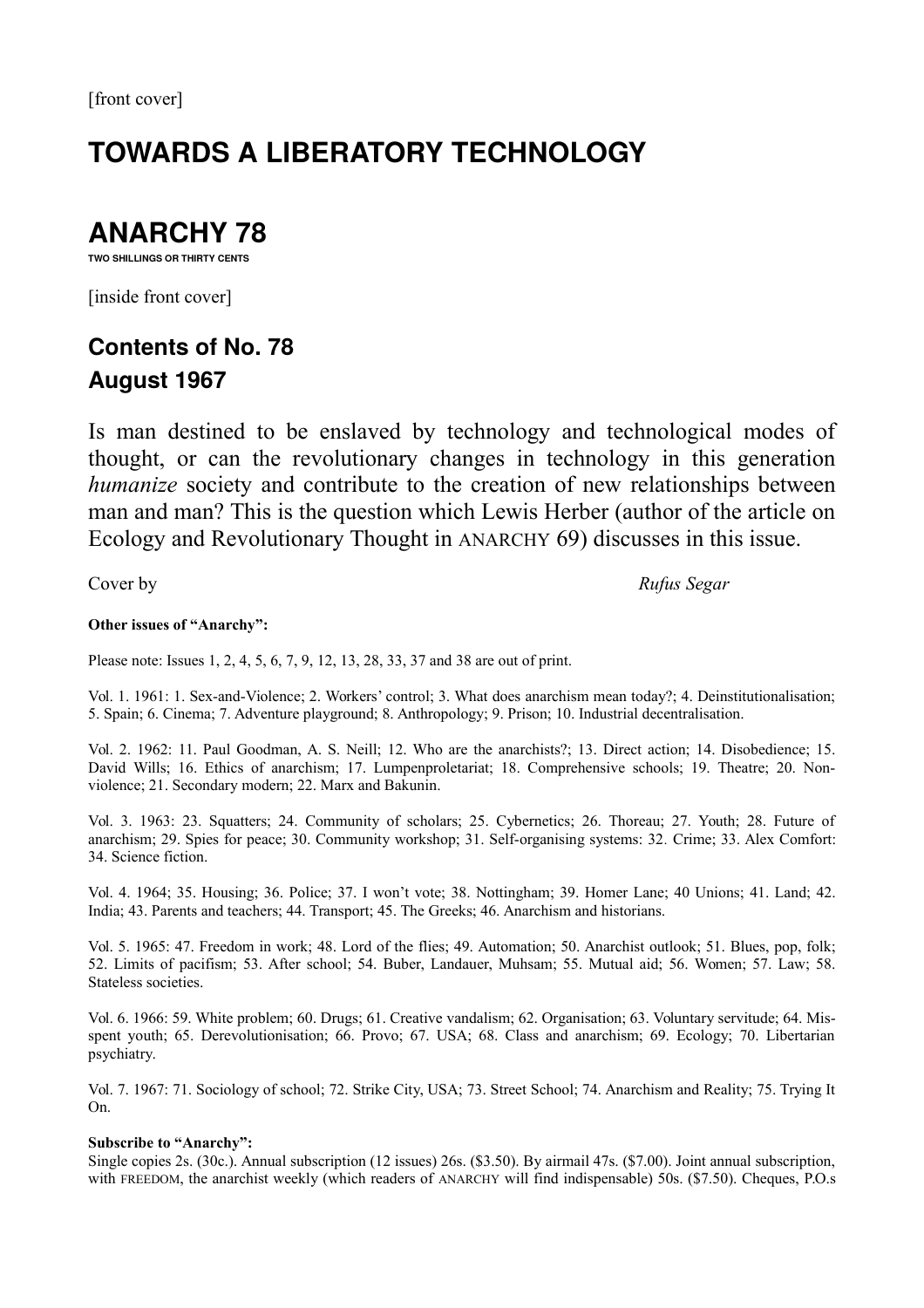and Money Orders should be made out to FREEDOM PRESS, 17a Maxwell Road London, SW6, England. Tel: RENown 3736.

**Printed by Express Printers, London. E. 1**

225

ANARCHY 78 (Vol 7 No 8) AUGUST 1967

# **Towards a liberatory technology**

#### **LEWIS HERBER**

NOT SINCE THE DAYS OF THE INDUSTRIAL REVOLUTION have popular attitudes toward technology fluctuated as sharply as in the past few decades. During most of the twenties and even well into the thirties, public opinion generally welcomed technological innovation and identified man's welfare with the industrial advances of the time. This was a period when Soviet apologists could justify Stalin's most brutal methods and worst crimes merely by describing him as the "industrializer" of modern Russia. It was also a period when the most effective critique of capitalist society could rest on the brute facts of economic and technological stagnation in the United States and Western Europe. To many people, there seemed to be a direct, one-to-one relationship between technological advances and social progress—a fetishing of the word "industrialization" that excused the most abusive of economic plans and programmes.

Today, we would regard these attitudes as naive. Except perhaps for the technicians and scientists who design the "hardware", the feeling of most people toward technological innovation could be described as schizoid, divided by a gnawing fear of nuclear extinction on the one hand, and by a yearning for material abundance, leisure, and security on the other. Technology, too, seems to be at odds with itself: the bomb is pitted against the power reactor, the intercontinental missile against the communications satellite. The same technological discipline tends to appear as much a foe as a friend of humanity, and even traditionally man-oriented sciences, such as medicine, occupy an ambivalent position, as witness the promise opened by recent advances in chemotherapy and the threat created by recent research in biological warfare.

It should not be surprising, then, to find that this tension between promise and threat is increasingly resolved in favour of threat, by a blanket rejection of technology and the technological spirit. To an ever-growing extent, we find that technology is viewed as a demon, imbued with a sinister life of its own, that is likely to mechanize man if it fails to exterminate him. The deep pessimism this view tends to produce is often as simplistic as the optimism that prevailed in earlier decades. There is a very real danger, today, that we will lose our perspective toward technology, neglect its liberatory tendencies, and worse, fatalistically submit to its use for destructive ends.

If we are not to be paralyzed by this new form of social fatalism, a balance must be struck. The purpose of this article is to explore three questions: What is the liberatory *potential* of modern technology, both materially and spiritually? What tendencies, if any, are reshaping the

226

machine for use in an organic, man-oriented society? And finally, how can the new technology and resources be used in an ecological manner, that is, to promote the balance of nature, the full, lasting development of natural regions, and the creation of organic, humanistic communities?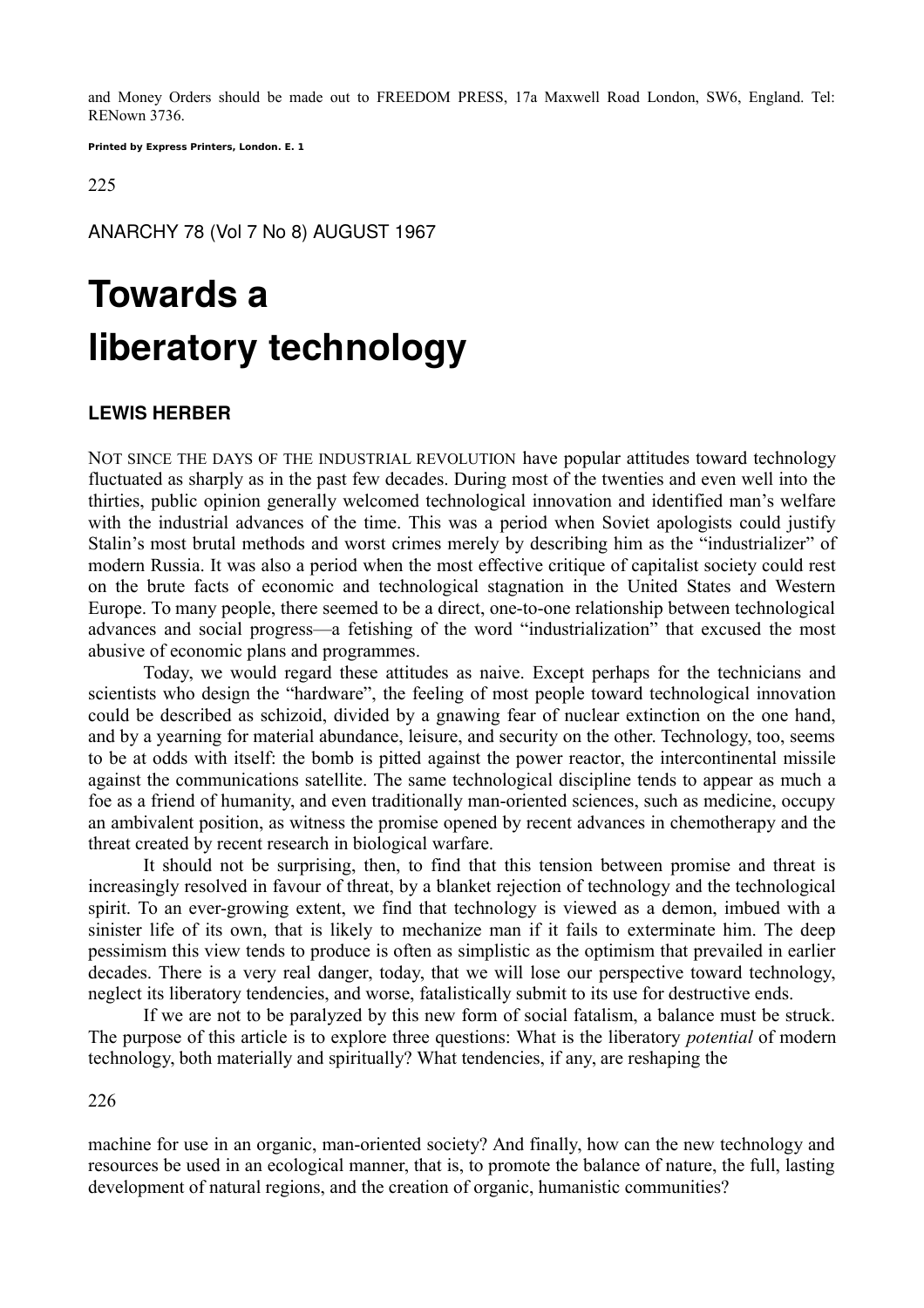The emphasis in the above remarks should be placed on the word "potential". I make no claim that technology is necessarily liberatory or consistently beneficial to man's development. But I surely do not believe that man is destined to be enslaved by technology and technological modes of thought, as Juenger and Elul seem to imply in their books on the subject.\* To the contrary, I shall try to show that an organic mode of life, deprived of its inorganic, technological components (be they a plentitude of raw materials or machines), would be as non-functional as a man deprived of his skeleton. Technology, I submit, must be conceived as the basic structural support of a society, the indispensable frame on which hang all the living institutions of a dynamic social organism.

#### **TECHNOLOGY AND FREEDOM**

The year 1848 stands out as a turning point in the history of modern revolutions—the year when Marxism made its debut as a distinct ideology in the pages of the *Communist Manifesto* and when the proletariat, represented by the Parisian workers, made its debut as a distinct political force on the barricades of June. It could also be said that 1848, a year close to the halfway mark of the nineteenth century, represents the culmination of the traditional steam-powered technology initiated by the Newcomen engine a century and half earlier.

What strikes us about the convergence in a single year of these ideological, political, and technological milestones is the extent to which the revolutionary goals in the *Communist Manifesto* and the socialist ideals that permeated the thinking of the Parisian workers were in advance of the industrial possibilities of the time. In the 1840's, the Industrial Revolution was limited primarily to three areas of the economy: textile production, iron-making, and transportation. The invention of Arkwright's spinning machine, Watt's steam engine, and Cartwright's power loom, had brought the factory system to the textile industry, and a number of striking innovations in iron-making technology assured the high-quality, inexpensive metals needed to sustain the expansion of the factories and of a newly discovered means of transportation, the railways. But these innovations, important as they were, were not accompanied by commensurable changes in other areas of technology. For one thing, the common run of steam engines used at the time rarely yielded more than 15 horse-power, compared with the enormously powerful steam turbines in use today, and the best blast furnaces provided little more than 100 tons of iron a week, a mere

\* Both Juenger and Elul seem to believe that the debasement of man by the machine is intrinsic to the development of technology, and they conclude their works on a grim, unrelieved note of resignation. Their works reflect the social fatalism I have in mind—especially Elul, whose views are more symptomatic of the contemporary human condition. Cf. Friedrich Georg Juenger, *The Failure of Technology* (written in the pre-World War II period) and Jacques Elul, *The Technological Society* (written in the 1960's).

227

fraction of the two to three thousand tons produced daily by modern furnaces. More important still, the remaining areas of the economy had barely been affected by technological innovation. The mining techniques underpinning the new metals technology, for example, had changed very little since the days of the Renaissance. The miner still worked the ore face with a hand-pick and crowbar, and drainage pumps, ventilation systems, and hauling techniques, were not greatly improved over the descriptions we find in Agricola's classic on mining, written three centuries earlier. Agriculture was only first emerging from its centuries-old sleep. Although a great deal of land had been cleared for food cultivation, soil studies were still a novelty, and so heavy was the weight of tradition and conservatism, that most harvesting was still done by hand, despite the fact that a mechanical reaper had been perfected as early as 1822. Buildings, despite their massiveness and ornateness, were erected primarily by sheer muscle power–the hand-crane and windlass still occupying the mechanical centre of the construction site. Steel was a relatively rare metal. As late as 1850, it was priced at \$250 a ton and, until the discovery of the Bessemer converter, steel-making techniques had stagnated for centuries. Finally, although precision tools had made great forward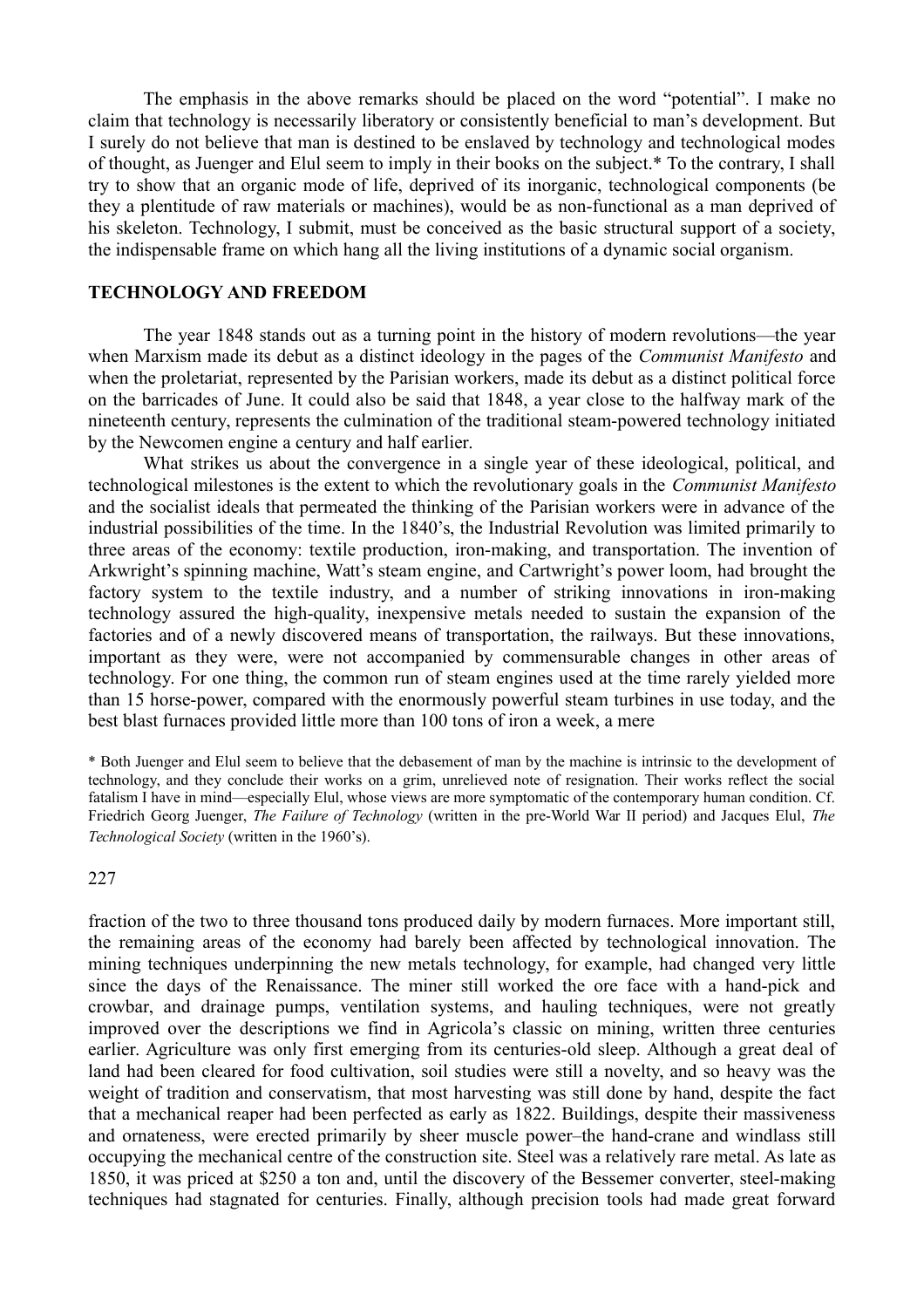strides, it is worth noting, after all, that Charles Babbage's efforts to build a mechanical computer were completely thwarted by the inadequate machining techniques of the time.

I have reviewed these technological developments because both their promise and limitations exercised a profound influence on nineteenth century revolutionary concepts of freedom. The innovations in textile and iron-making technology provided a new sense of promise, indeed a qualitatively unique stimulus to socialist and utopian thought. To the revolutionary theorist, it seemed that for the first time in history, he could anchor his dream of a liberatory society in the visible prospect of material abundance and increased leisure for the mass of humanity. Socialism, he argued, could be based on the self-interest of man rather than on his dubious nobility of mind and spirit. Technological innovation had transmuted the socialist ideal from a vague, humanitarian hope into a practical programme, superior in its realism to all prevailing modes of bourgeois thought.

By the same token, this new sense of realism compelled many socialist theorists, particularly Marx and Engels, to deal with the technological limitations of their time. They were faced with a strategic issue: In all previous revolutions, technology had not developed to a level where men could be freed from material want, from toil, and from the struggle over the necessities of life. However glowing and lofty were the revolutionary ideals of the past, the vast majority of the people, burdened by material want, had to depart from the stage of history, return to work, and deliver the management of society to a new, leisured class of exploiters. Indeed, any attempt to equalize the wealth of society at a low level of technological development would not have eliminated want, but would have merely made it into a general. overall feature of society as a whole, thereby recreating all the conditions for a new struggle over the material things of life, new forms of property, and

#### 228

eventually, a new system of class domination. "A development of the productive forces is the absolutely necessary practical premise [of Communism]," wrote Marx in 1846, "because without it want is generalized, and with want the struggle for necessities begins again, and that means that all the old shit must revive."

And the truth is that virtually all the utopias, theories, and revolutionary programmes of the early nineteenth century turned on the problematical axis of necessity—on the two poles of want and toil. The problem of necessity—the formulation of theories that would answer to the need to allocate labour and equitably distribute material goods at a relatively low level of technological development—permeated revolutionary thought with an intensity comparable only to the problem of original sin in Christian theology. The fact that men would have to devote a substantial portion of their time to toil, for which they would get scant returns, formed a major premise of all socialist ideology, be it authoritarian or libertarian, utopian or scientific, Marxist or anarchist. Implicit in the Marxist notion of a planned economy is the fact, incontestably clear in Marx's day, that socialism would still be burdened by relatively scarce resources. Men would have to plan—in effect, restrict —the distribution of goods and rationalize—in effect, intensify—the use of labour. Toil, under socialism, would be regarded as a duty, a responsibility which every able-bodied individual had to undertake. Even the great libertarian Proudhon advanced the same view when he wrote: "Yes life is a struggle. But this struggle is not between man and man—it is between man and Nature; and it is each one's duty to share it." This austere, almost Biblical emphasis on struggle and duty reflects the harsh quality of socialist thought during the Industrial Revolution.

The problem of dealing with want and work—an age-old problem perpetuated by the early Industrial Revolution—produced the great divergence in revolutionary ideas between socialism and anarchism. Freedom would still be circumscribed by necessity in the event of a revolution. How was this world of necessity to be "administered"? How would the allocation of goods and duties be decided? Marx left this decision to a state power, a transitional, "proletarian" state power, to be sure, but nevertheless a coercive body, established above and beyond society. According to Marx, the state would "wither away" as technology developed and enlarged the domain of freedom,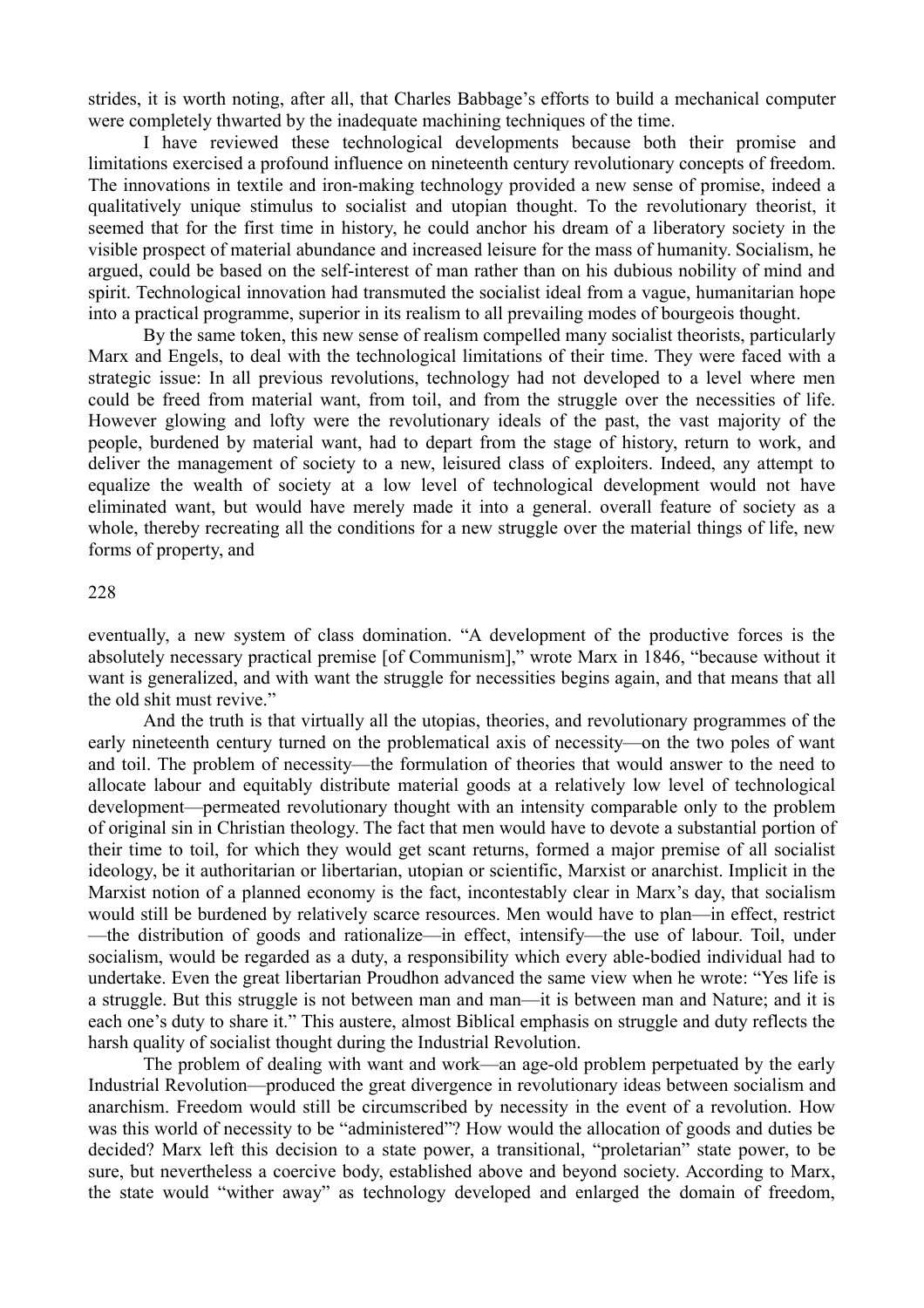granting humanity material plenty and the leisure to control its affairs directly. This strange calculus of necessity and freedom, mediated of all things by the state, differs very little politically from the common run of radical bourgeois-democratic opinion in the last century. The anarchist hope for an immediate abolition of the state rested largely on a belief in the viability of man's social instincts. In Bakunin's mind, to be sure, custom would compel anti-social individuals to abide by collectivist values and needs without obliging society to use coercion. But Kropotkin, who exercised more influence among anarchists in this area of speculation, invoked man's propensity for mutual aid essentially a social instinct—as the guarantor of solidarity in an anarchist community, a concept which he hardheadedly derived from his study

#### 229

of animal and social evolution.

The fact remains, however, that in both cases—the Marxist and anarchist—the answer to the problem of want and work is shot through with ambiguity. The realm of necessity was brutally present; it could not be conjured away by mere theory and speculation. The Marxists could hope to administer it by means of a state; the anarchists, to digest it through free communities. But given the limited technological development of the last century, both schools depended in the last analysis on an act of faith to cope with the problem of want and work. Anarchists could argue that any transitional state-power, however revolutionary its rhetoric and democratic its structure, would be self-perpetuating; it would tend to become an end-in-itself, to preserve the very material and social conditions it had been created to remove. For such a state-power to "wither away", that is, to promote its own dissolution, would require that its leaders and bureaucracy be people of superhuman moral qualities. The Marxists, in turn, could invoke history as evidence that custom and mutualistic propensities were never effective barriers to the pressures of material need, to the onslaught of property, and finally, to the development of exploitation and class domination. Accordingly, they dismissed anarchism as an ethical doctrine, reviving the mystique of the natural man and his inborn social virtues. The problem of want and work—the realm of necessity—was never satisfactorily resolved by either body of doctrine in the last century. It is to the lasting credit of anarchism that it uncompromisingly retained its high ideal of freedom—the ideal of spontaneous organization, community, and the abolition of all authority—although this amounts to saying that it remained an ideology of man's future, of the time when technology could eliminate the realm of necessity entirely. Marxism increasingly compromised its ideal of freedom, painfully qualifying it with transitional stages and political expediencies, until today it is an ideology of naked power, pragmatic efficiency, and social centralization, almost indistinguishable from ideologies of modernday state capitalism.\*

In retrospect, it is astonishing to consider how long the problem of want and work lingered at the core of revolutionary theory. In a span of only nine decades—the years between 1850 and 1940—Western society created, passed through, and evolved beyond two major epochs of technological history—the paeotechnic age based on coal and steel, and the neotechnic age based on electric power, synthetic chemicals, electricity, and internal combustion engines. Ironically, both ages of technology seemed to enhance the importance of toil in society. As the number of industrial workers increased in

<sup>\*</sup> It is my own belief that the development of the "workers' state" in Russia thoroughly supports the anarchist critique of Marxist statism. Indeed, modern Marxists would do well to consult Marx's own discussion of commodity fetishism in *Capital* to better understand how everything tends to become an end-in-itself under conditions of commodity exchange. On the other hand, the Marxist critique of anarchist communitarianism has been grossly oversimplified. For an excellent discussion of this problem see Buber's *Paths in Utopia* (London: Routledge; New York: Beacon Press).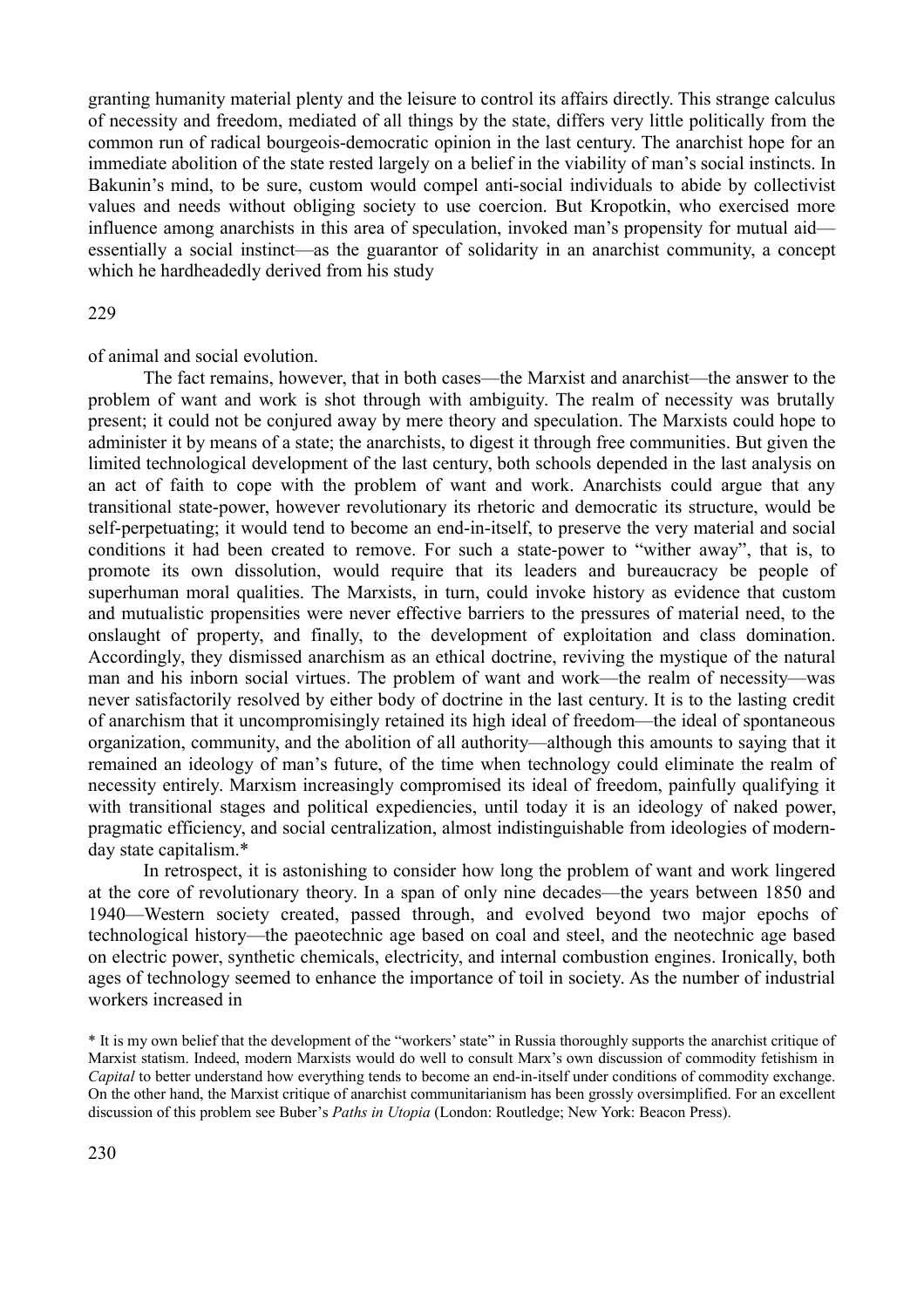proportion to other social classes, labour—more precisely, toil—acquired an increasingly high status in revolutionary thought. During this period, the propaganda of the socialists often sounded like a paean to toil; the workers were extolled as the only useful individuals in the social fabric. They were imparted with a superior instinctive ability that rendered them into the arbiters of philosophy, art, and social organization. This curious emphasis on toil, this Puritanical work ethic of the left, instead of diminishing with the passage of time, acquired a new sense of urgency by the 1930's. Mass unemployment made the job and the social organization of labour *the* central theme of socialist propaganda. Instead of focusing their message on the emancipation of man from toil, socialists tended to depict socialism as a beehive of industrial activity, humming with work for all. The Communists incessantly pointed to Russia as a model of a socialist land, where every ablebodied individual was employed, indeed, where labour was continually in demand. Surprising as it may seem today, the fact is that little more than a generation ago, socialism was equated with a work-oriented society and liberty with the material security provided by full employment. The world of necessity, in effect, had subtly invaded and corrupted the ideal of freedom.

If the socialist notions of the last generation now seem to be anachronisms, this is due not to any superior insights that prevail today. The last three decades, particularly the years of the late 1950's, mark a turning-point in technological development—a technological revolution that negates all the values, political schemes, and social perspectives held by mankind throughout all previous recorded history. After thousands of years of torturous development, the countries of the Western world, and potentially all of humanity, are confronted by the possibility of an affluent, workless era —an epoch in which all the means and luxuries of life can be provided almost entirely by machines. As we shall see in the following section, a new technology has been developed that could replace the realm of necessity by the realm of freedom. So obvious is this fact to millions of people in the United States and Europe, that it no longer requires elaborate explanations or theoretical exegesis. This technological revolution and the prospects it holds for society as a whole form the premises of radically new life-styles among many young people, a generation no longer burdened by the values and age-old, work-oriented traditions of their elders. Even current demands for a guaranteed annual income irrespective of whether the recipient is engaged in work or not, sound like faint echoes of a new reality that currently permeates the thinking of young people today. Owing to the development of a cybernated technology, the notion of a toil-less mode of life has become an article of faith to an increasing number of young people in the 1960's.

In fact, the real issue we face today is not whether this new technology can provide us with the means of life in a workless society, but whether it can *humanize* society, whether it can contribute to the creation of new relationships between man and man. The demand for a guaranteed annual income is still anchored in the *quantitative* promise of a cybernated technology—the possibility of satisfying essential

#### 231

material needs without toil. I submit that this quantitative type of solution, if such it can be called, is already lagging behind technological developments that carry a new, *qualitative* promise—the promise of decentralized, communitarian life-styles, or what I prefer to call ecological forms of human association.\*

What I am asking, in effect, is a question that differs from what is ordinarily posed with respect to modern technology: Is this technology staking out a new dimension in human freedom, in the liberation of man? Can it lead man not only to freedom from want and work, but aid directly in shaping a harmonious, balanced human community—a community that would provide man with the soil for the unrestricted development of his potentialities? Can it not only eliminate the age-old struggle for existence, but nourish the desire for creation, both communally and individually?

#### **THE POTENTIALITIES OF MODERN TECHNOLOGY**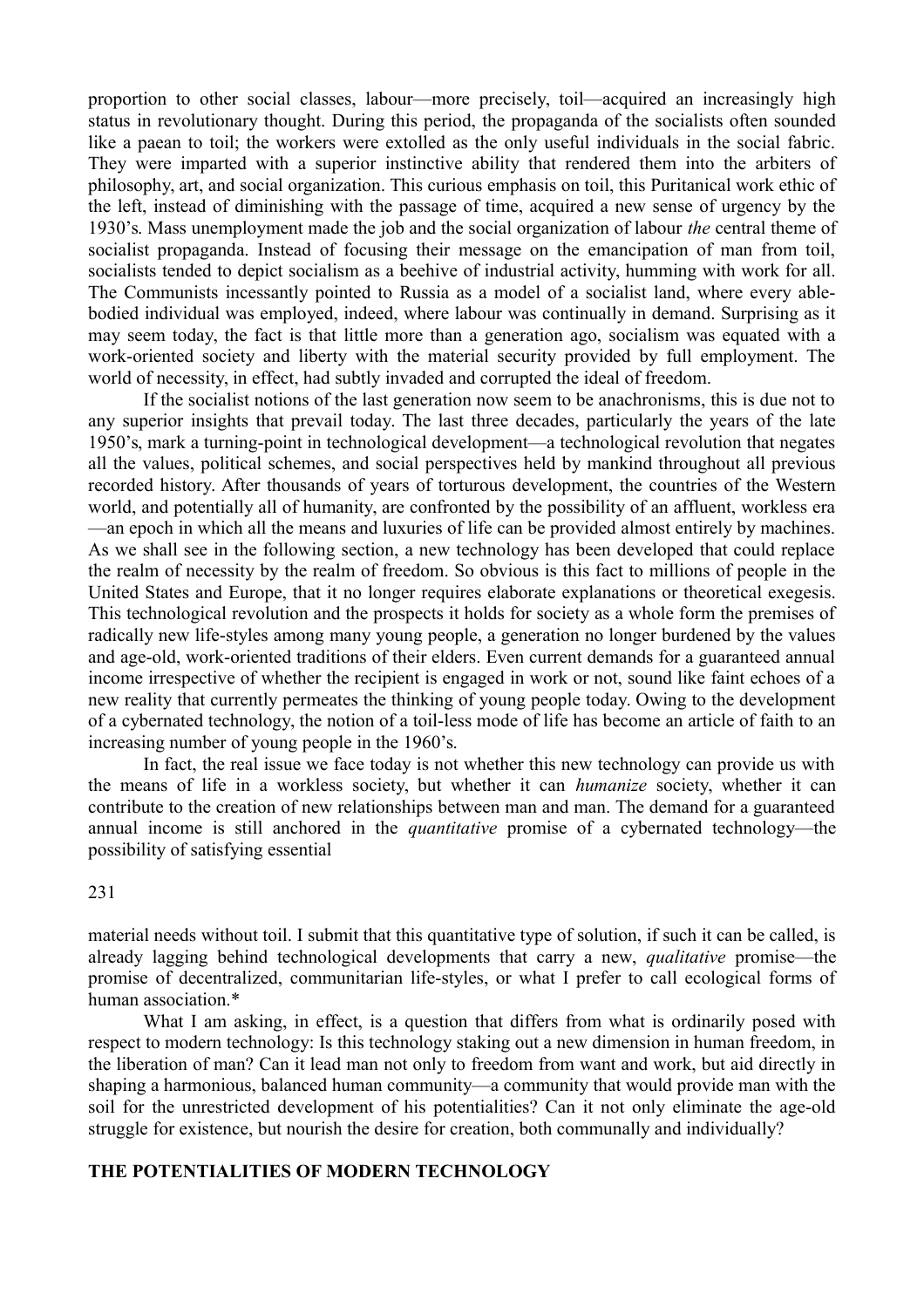Let me try to answer these questions by pointing to a decisive feature of modern technology: For the first time in history, technology has reached an open end. What I mean by an "open end" is that the potential for technological development, for providing machines as substitutes for labour is essentially unlimited. Technology has finally passed from the realm of *invention* into that of *design*, from fortuitous discoveries into systematic innovations.

The meaning of this qualitative advance has been stated in a rather free-wheeling way by Dr. Vannevar Bush, the former director of the Office of Scientific Research and Development:

Suppose, fifty years ago, that someone had proposed making a device which would cause an automobile to follow a white line down the middle of the road, automatically and even if the driver fell asleep ... He would have been laughed at, and his idea would have been called preposterous. So it would have been then. But suppose someone called for such a device today, and was willing to pay for it, leaving aside the question of whether it would actually be of any genuine use whatever. Any number of concerns would stand ready to contract and build it. No real invention would be required. There are thousands of young men in the country to whom the design of such a device would be a pleasure. They would simply take off the shelf some photocells, thermionic tubes, servo-mechanisms, relays and, if urged, they would build what they call a breadboard model, and it would work. The point is that the presence of a host of versatile, cheap, reliable gadgets, and the presence of men who understand fully all their queer ways, has rendered the building of automatic devices almost straightforward and routine. It is no longer a question of whether they can be built, it is rather a question of whether they are worth building.

\* An exclusively quantitative approach to the new technology, I may add, is not only economically archaic, but morally regressive. It partakes of the old moral principle of *justice*, as distinguished from the new moral principle of *liberation*. Historically, justice is derived from the world of material necessity and toil; it implies a domain of relatively scarce resources which are apportioned by a moral principle that is either "just" or "unjust". Justice, even "equal" justice, is a concept of *limitation*, involving the denial of goods and the sacrifice of time and energy to production. Once we transcend the concept of justice, of limitation—indeed, once we pass from the *quantitative* to the *qualitative* potentialities of modern technology—we enter the unexplored domain of liberation, of unrestricted freedom based on spontaneous organization and unlimited access to the means of life.

#### 232

Bush focuses, here, on the two most important features of the new, so-called "second industrial revolution": The potentialities of modern technology and the cost-oriented, non-human limitations imposed upon them. I shall not belabour the fact that the cost factor—the profit motive, to state it bluntly—inhibits the use of technological innovations as well as promoting their application in many industries. It is fairly well established that in many areas of the economy it is often cheaper to use labour than machines. Instead, I would like to review several developments which have brought us to an open-end in technology and deal with a number of practical applications that have profoundly affected the role of labour in industry and agriculture.

Perhaps the most obvious development leading to the new technology has been the increasing interpenetration of scientific abstraction, mathematics, and analytic methods with the concrete, pragmatic, and rather mundane tasks of industry. This new order of relationships is relatively new. Traditionally, speculation, generalization, and rational activity had been sharply divorced from technology—a chasm created by the sharp split between the leisured and working classes of ancient and medieval society. Although a number of bridges had been created between the two domains, these structures were largely the inspired but episodic works of a few rare men, the pioneers of early applied science. Actually, applied science did not come into its own until the Renaissance and it began to really flourish in the nineteenth century, when scientific knowledge the growing corpus of man's generalizations about the physical world—fertilized the mundane world of technology. The authentic personification of this new interplay between scientific generalization and technology is not the inventor, the James Watt or Thomas Edison, but the systematic investigator with catholic interests, the Michael Faraday, who almost simultaneously adds both to man's knowledge of scientific principles and to engineering. In our own day the synthesis embodied by the work of a single, inspired genius now reposes in the anonymous team of specialists—the co-operative activity of physicists, biologists, engineers, and technicians—with its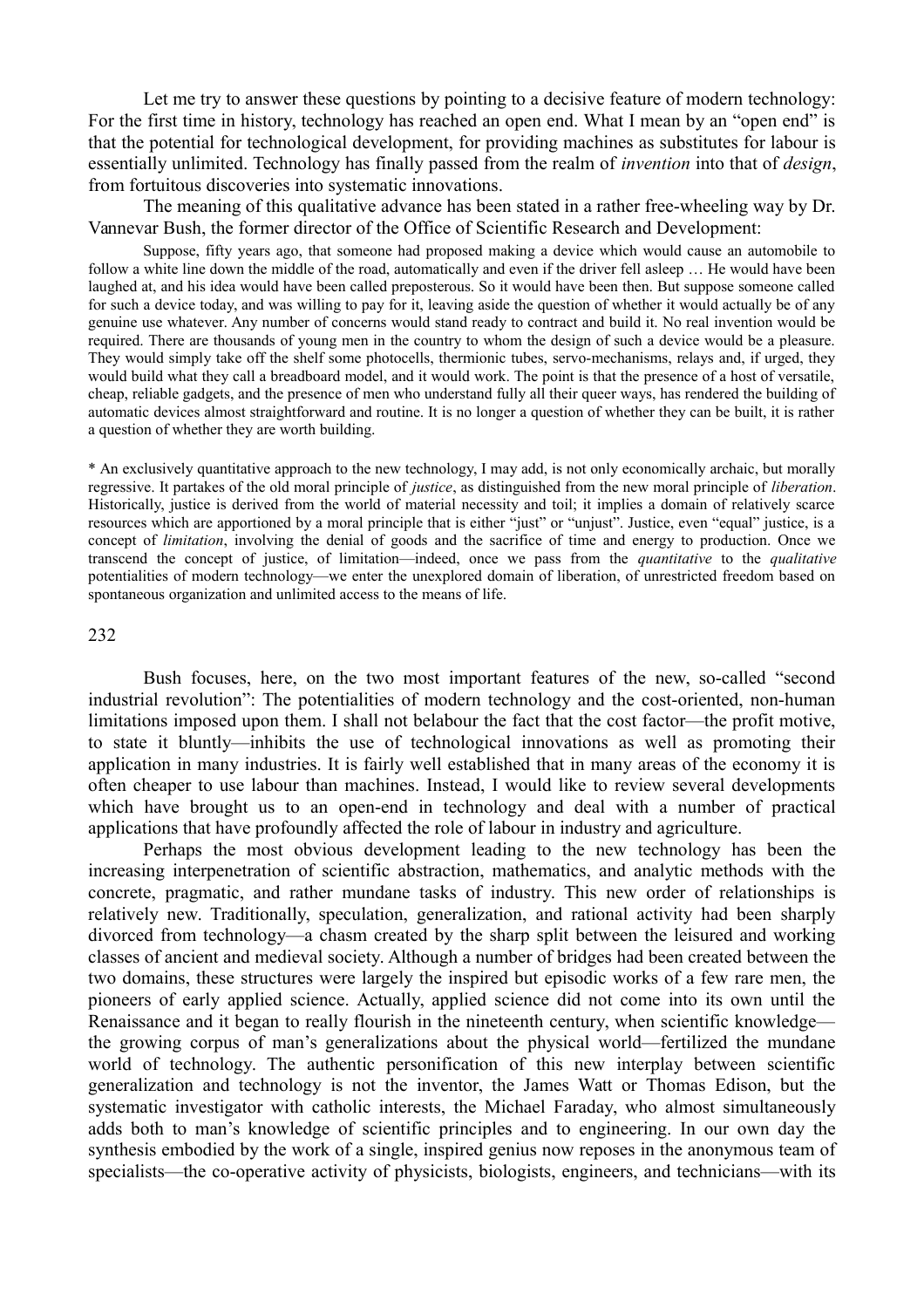clear-cut advantages, to be sure, but also with the resulting lack of vision, imagination, and inspiration so characteristic of bureaucratic modes of organization.

A second development, often less obvious, is the impact produced by industrial growth itself. This development is not always technological in the sense that a machine replaces labour. One of the most effective means of increasing output, in fact, has been the continual reorganization of the labour process, the extension and sophistication of the division of labour. Ironically, by an inner dialectic of its own, the steady breakdown of tasks to an ever-inhuman dimension, to an intolerably minute, fragmented series of operations, to a cruel simplification of the work process, suggests the machine that will recombine all the separate tasks of many workers into a single mechanized operation. Historically, it would be difficult to understand how mechanized mass manufacture emerged, how the machine increasingly displaced labour, without tracing its development from craftsmanship, where an independent, highly skilled worker engaged in many diverse operations on a single

#### 233

commodity, through the purgatory of the factory, where these diverse tasks were parcelled out among a multitude of unskilled or semi-skilled employees, to the highly mechanized mill, where the tasks of many were largely taken over by machines, manipulated by a few operatives, and finally the automated and cybernated plant, where operatives are now replaced by supervisory technicians and highly skilled maintenance men.

Looking further into the matter, we find still another development—the evolution of the machine from an extension of human muscles into an extension of the human nervous system. In the past, both tools and machines enhanced man's muscular power over raw materials and natural forces. The mechanical devices and engines developed during the eighteenth and nineteenth centuries did not replace human biceps but rather extended their effectiveness. Although the machines increased output enormously, the worker's muscles and brain were still required to operate them, even for fairly routine tasks. The calculus of technological advance could be formulated in the strict terms of labour productivity: One man, using a given machine, produced as many commodities as five, ten, fifty, or a hundred before the machine was employed. Nasrnyth's steam hammer, exhibited in 1851, for example, could shape iron beams with only a few blows, an effort that would have required many man-hours of labour. But the hammer required the muscles and judgement of a half-dozen able-bodied men to pull, hold, and remove the casting. In time, much of this work was diminished by the invention of handling devices, but the labour and judgement involved in operating the machines formed an indispensable part of the productive process.

To develop fully automatic machines for complex mass-manufacturing operations requires the successful application of at least three technological principles: A built-in ability of the machine to correct its own errors; next, sensory devices for replacing the visual, auditory, and tactile senses of the worker; and finally, devices that provide an approximation of the worker's mental faculties judgement, skill, and memory. The effective use of these three principles, to be sure, presupposes that we have also developed the technological means, the effectors, if you will, for applying the sensory, control, and mind-like devices to everyday industrial operations; that we can adapt existing machines or develop new ones for handling, shaping, assembling, packaging, and transporting semifinished and finished products.

The use of automatic, self-correcting control devices in industrial operations is not new. James Watt's flyball governor, invented in 1788, provides an early mechanical example of how steam engines were self-regulated. Attached by metal arms to the engine valve, the governor essentially consists of a thin, rotating rod supporting two freely mounted metal balls. If the engine begins to operate too rapidly, the increased rotation of the rod impels the balls outward by centrifugal force, closing the valve; conversely, if the valve does not admit sufficient steam to operate the engine at the desired rate, the balls collapse inwardly, opening the valve further. A similar principle is involved in the operation of thermostatically controlled heating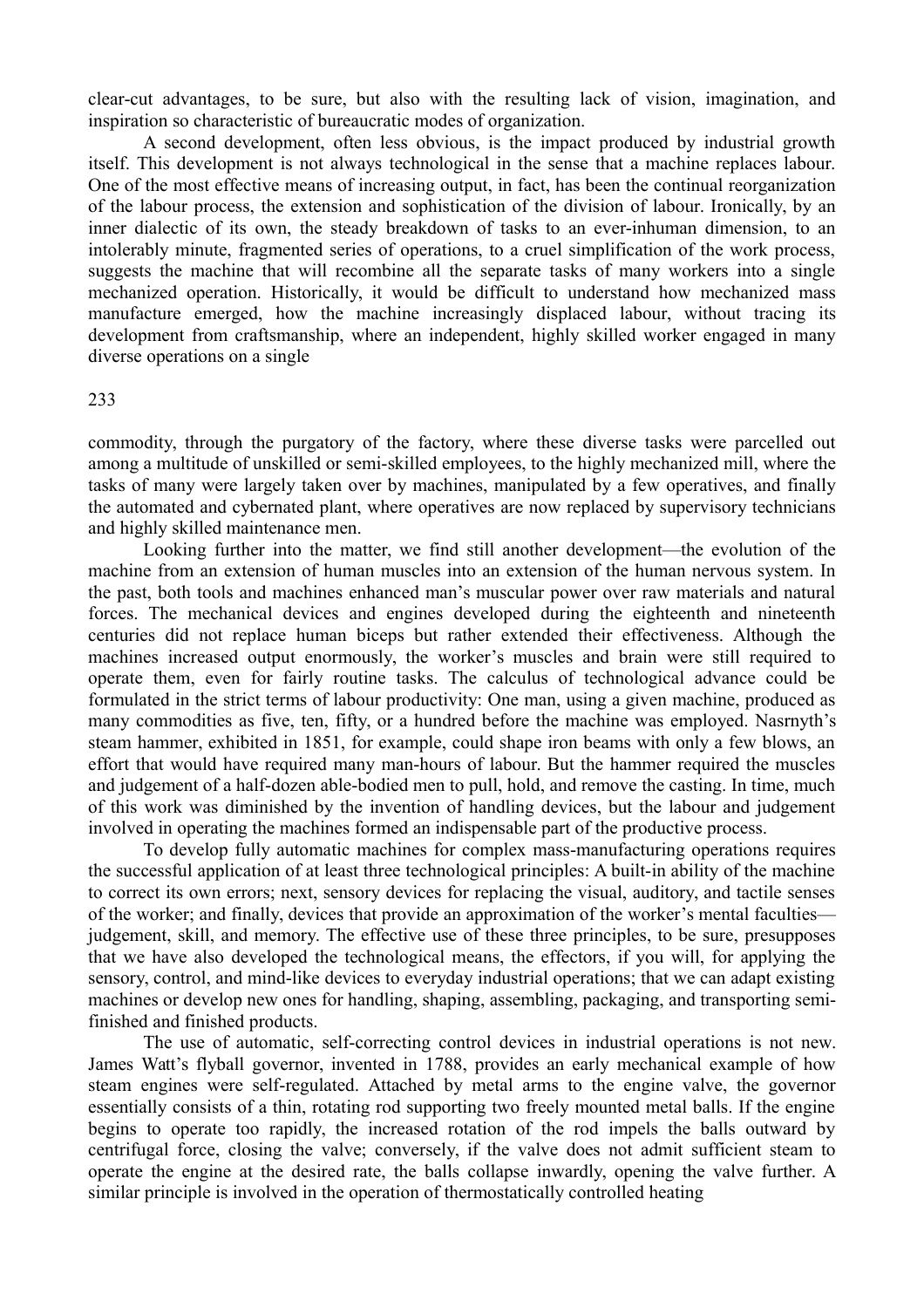equipment. The thermostat, manually preset by a dial to a desired temperature level, automatically starts up heating equipment when the temperature falls and turns off the equipment when it rises. Both control devices illustrate what is now called the "feedback principle". In modern electronic equipment, the deviation of a machine from a desired level of operation produces electrical signals which are then used by the control device to correct the deviation or error. The electrical signals induced by the error are amplified and fed back by the control system to other devices which adjust the machine. A control system in which a departure from a norm is actually used to adjust a machine is called a *closed* system. This may be contrasted with an *open* system—say, a manually operated wall switch or the arms that automatically rotate an electric fan—in which the control operates without regard to the function of the device. Thus, if the wall switch is flicked, electric lights go on or off quite aside from whether it is night or day; similarly, the electric fan will rotate at the same speed whether a room is very warm or relatively cool. The fan may be automatic in the popular sense of the term, but it is not self-regulating in terms of its function.

Obviously, an important step toward developing self-regulating control mechanisms is the discovery of sensory devices. Today, these consist of thermocouples, photo-electric cells, x-ray machines, television cameras, and radar transmitters. Together or singly, they provide machines with an amazing degree of autonomy. Even without computers, these sensory devices make it possible for man to engage in extremely hazardous operations by remote control, placing a great deal of distance between the worker and the job. They can also be used to turn many traditional open systems into closed ones, thereby expanding the scope of automatic operations. For example, an electric light controlled by a clock represents a fairly simple open system; its effectiveness depends entirely upon mechanical factors. Regulated by a photo-electric cell that turns it off when daylight approaches, the light becomes a highly sophisticated and flexible device that responds to daily variations in sunrise and sunset. It is now meshed directly with its function.

With the advent of the computer, we enter into an entirely new dimension of industrial control systems. The computer is capable of performing all the routine tasks that ordinarily burdened the mind of the worker a generation or so ago. Basically, the modern digital computer is an electronic calculator, capable of performing arithmetical operations enormously faster than the human brain.\* This element of speed is a crucial fact: the enormous rapidity of computer operations —a quantitative superiority of computer over human calculations—has a profound qualitative significance. By virtue of its speed, the computer can perform advanced, highly sophisticated mathematical and logical operations. Supported by memory units that store millions of bits of

\* There are two broad classes of computers in use today: the analogue computer and the digital. The analogue computer has a fairly limited use in industrial operations. My discussion on computers in this article will deal entirely with digital computers.

#### 235

information, and using binary arithmetic (the substitution of the digits 0 and 1 for the digits 0 through 9), a properly programmed digital computer can perform operations that approximate many highly developed logical activities of the mind. It is arguable whether computer "intelligence" is, or ever will be, creative or innovative, although every few years brings sweeping, often revolutionary changes in computer technology and programming. But there is no doubt that the digital computer is capable of taking over all the onerous and distinctly uncreative mental tasks of man in industry, science, engineering, information retrieval, record-keeping, and transportation. Modern man, in effect, has produced an electronic "mind" for co-ordinating, guiding, and evaluating most of his routine industrial operations. Properly used within the sphere of competence for which they are designed, computers are faster and more efficient than man himself.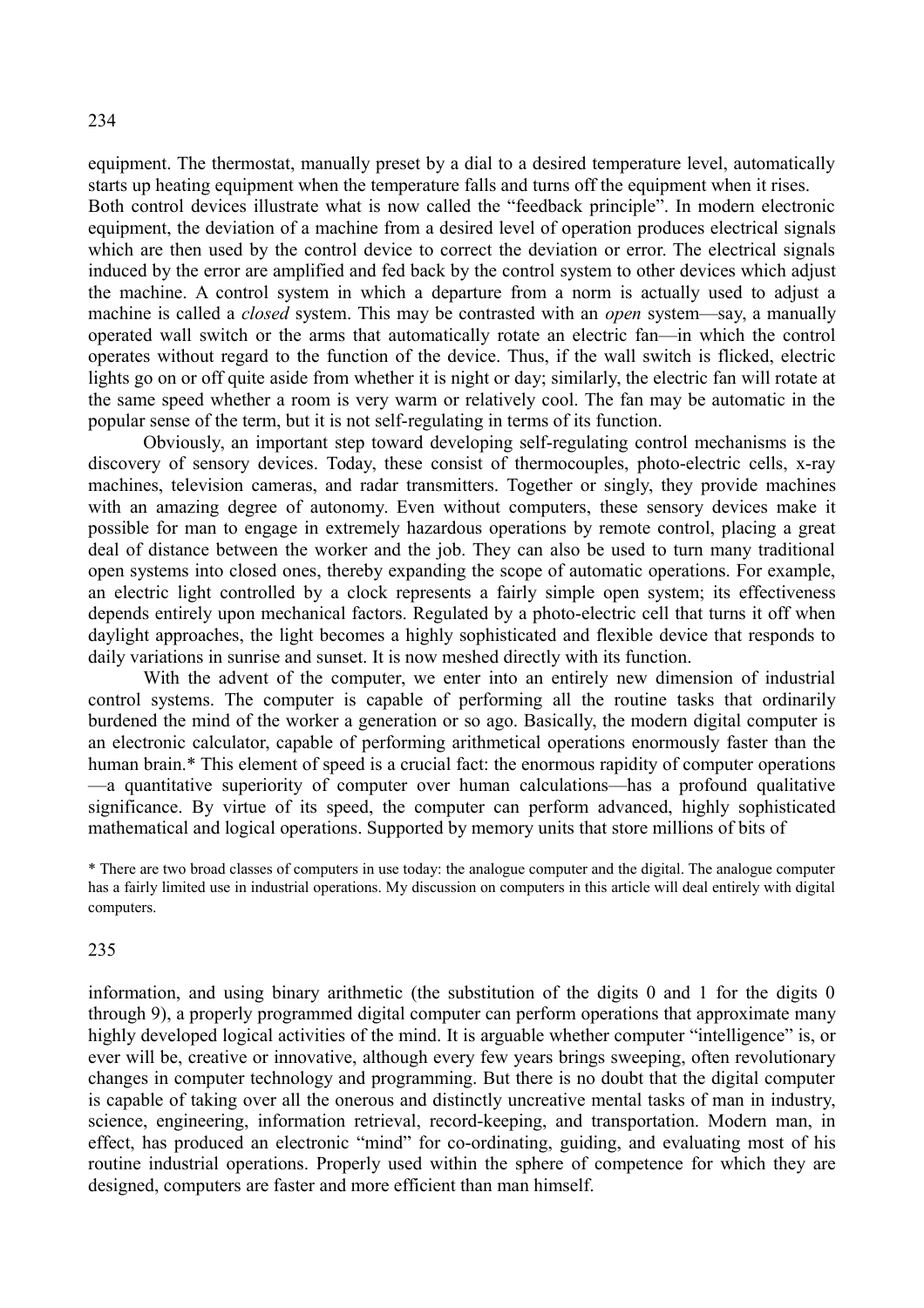Taken as a whole, what is the concrete significance of this new industrial revolution? What are its immediate and foreseeable implications for work? Let us trace the impact of the new technology on the work process by examining its application to the manufacture of automobile engines at the Ford plant in Cleveland. This single instance of technological sophistication in about a decade of development will help us assess the liberatory potential of the new technology in all manufacturing industries.

Until the advent of cybernation in the automobile industry, the Ford plant required about 300 workers, using a large variety of tools and machines, to turn an engine block into an engine. The process from foundry casting to a fully machined and complete engine took more than three weeks. With the development of what we commonly call an "automated" machine system, the time required to transform the casting into an engine was reduced from three weeks to less than 15 minutes.

Aside from a few monitors to watch the automatic control panels, the original 300-man labour force was entirely eliminated. Later a computer was added to the machining system, turning it into a truly closed, cybernated system. The computer regulates the entire machining process, operating on an electronic pulse that cycles at a rate of three-tenths of a millionth of a second.

But even this system is obsolete. "The next generation of computing machines operates a thousand times as fast—at a pulse rate of one in every three-tenths of a billionth of a second." observes Alice Mary Hilton. "Speeds of millionths and billionths of a second are not really intelligible to our finite minds. But we can certainly understand that the advance has been a thousand-fold-within a year or two. A thousand times as much information can be handled or the same amount of information can be handled a thousand times as fast. A job that takes more than 16 hours can be done in one minute! And without any human intervention! Such a system does not control merely an assembly line but a complete manufacturing and industrial process!"

There is no reason why the basic technological principles involved in cybernating the manufacture of automobile engines cannot be applied to every area of mass manufacture—from the metallurgical industry to

#### 236

the food processing industry, from the electronics industry to the toy-making industry, from the manufacture of prefabricated bridges to the manufacture of prefabricated houses. Many phases of steel production, of tool- and die-making, of electronic equipment manufacture, of industrial chemical production—the list, in fact, is nearly endless—are now partly or wholly automated. What tends to delay the advance of complete automation to every phase of modern industry is largely the enormous cost involved in replacing existing industrial facilities by new, more sophisticated ones and, partly, the innate conservatism of many major corporations. Finally, as I mentioned before, it is still cheaper to use labour instead of machines in many industries.

Every industry, to be sure, has its own peculiar problems and the application of a workless technology to a specific plant would doubtless reveal a multitude of kinks that would require careful, painstaking solution. It would be necessary in many industries to alter the shape of a product and the layout of a plant so that the manufacturing process lends itself to automated techniques. But to argue from these problems that the application of a fully automated technology to a specific industry is impossible would be as preposterous as to have argued, years ago, that flight was impossible because the propeller of an experimental airplane did not revolve fast enough or the frame was too fragile to withstand buffeting by the wind. There is no industry that cannot be fully automated if we are willing to redesign the product, the plant, the manufacturing procedures, and the handling methods. In fact, any difficulty in describing how, where, or when a given industry will be automated arises not from the unique problems we can expect to encounter, but rather from the enormous leaps that occur every few years in modern technology. Almost every account of applied automation, today, must be regarded as provisional, for no sooner do we commit a description of an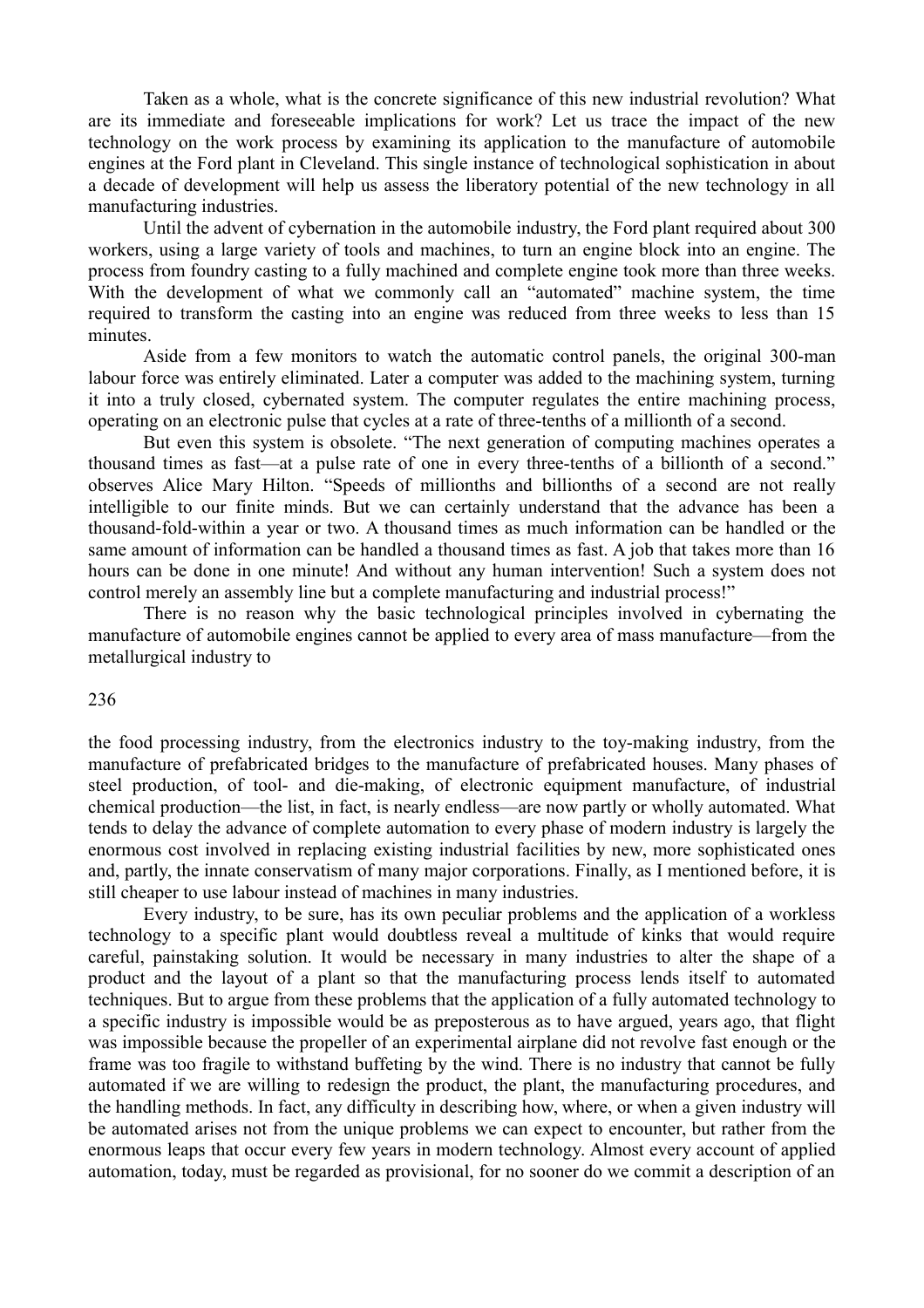automated industry to paper but that we learn of remarkable advances which render our description obsolete.

There is one area of the economy, however, in which any form of technological advance is worth describing—the area of work that is most brutalizing and degrading for man. If it is true, as radical thinkers have argued, that the moral level of a society can be gauged by the way it treats women, its sensitivity to human suffering can be gauged by the working conditions it provides for people in raw materials industries, specifically in mines and quarries. In the ancient world, mining was often a form of penal servitude, reserved primarily for the most hardened criminals, the most intractable slaves, and the most hated prisoners of war. The mine is the day-to-day actualization of man's image of hell—dismal to the eye, stunting the body and spirit, a deadened inorganic world, a treacherous cavern that demands pure mindless toil. "Field and forest and stream and ocean are the environment of life: the mine is the environment alone of ores, minerals, metals," writes Lewis Mumford.

…In hacking and digging the contents of the earth, the miner has no eye for the forms of things: what he sees is sheer matter, and until he gets to his vein it is only an obstacle which he breaks through stubbornly and sends up to the surface. If the miner sees shapes on the

#### 237

walls of his cavern, as the candle flickers, they are only the monstrous distortions of his pick or his arm: shapes of fear. Day has been abolished and the rhythm of nature broken: continuous day-and-night production first came into existence here. The miner must work by artificial light even though the sun be shining outside; still further down in the seams, he must work by artificial ventilation, too: a triumph of the "manufactured environment".

The abolition of mining as a sphere of human activity would represent, in its own way, the token of a liberatory technology. That we can point to this achievement already, even in a single case at this writing, presages the freedom from toil implicit in the technology of our time. The first major step in this direction. at least so far as the coal industry is concerned, was taken by the continuous miner, a giant cutting machine with 9-foot blades that slices up eight tons of coal a minute from the coal face. It was this machine, together with mobile loading machines, power drills, and roof bolting that reduced mine employment in areas like West Virginia to about a third of the 1948 employment levels—at the same time nearly doubling individual output. The coal mine still required miners to place and operate the machines. The most recent technological advances, however, replace the operators by radar sensing-devices and eliminate the miner completely.

By adding sensing devices to automatic machinery we could easily remove the worker not only from the large, productive mines needed by the economy, but also from forms of agricultural activity patterned on modern industry. Although the wisdom of industrializing and mechanizing agriculture is highly questionable (I shall return to this subject at a later point), the fact remains that if society so chooses, it can easily automate large areas of modern agriculture, from cotton-picking to rice harvesting. We could operate almost any machine, be it a giant shovel in an open-strip mine or a grain harvester in the Great Plains, either by cybernated sensing devices or by remote control with television cameras. The amount of work needed to operate these devices and machines at a safe distance, in comfortable quarters, would be minimal, assuming that a human operator were required at all. It is easy to foresee a time, by no means remote, when a rationally organized economy could automatically manufacture small "packaged" factories without human labour; when parts could be produced with so little effort that most maintenance tasks would be reduced to the simple act of removing a defective unit from a machine and replacing it by another, a job no more difficult than pulling out and putting in a tray; when machines, in short, would make and repair most of the machines required to maintain a highly industrialized economy. Such a technology, oriented entirely toward human needs and freed from all considerations of profit and loss, would provide humanity with an abundance of goods unprecedented even by modern Western standards of material affluence. The machines at man's disposal would eliminate the *ponos* of want and toil, the penalty inflicted in the form of denial, suffering and inhumanity exacted by a society based on scarcity and labour.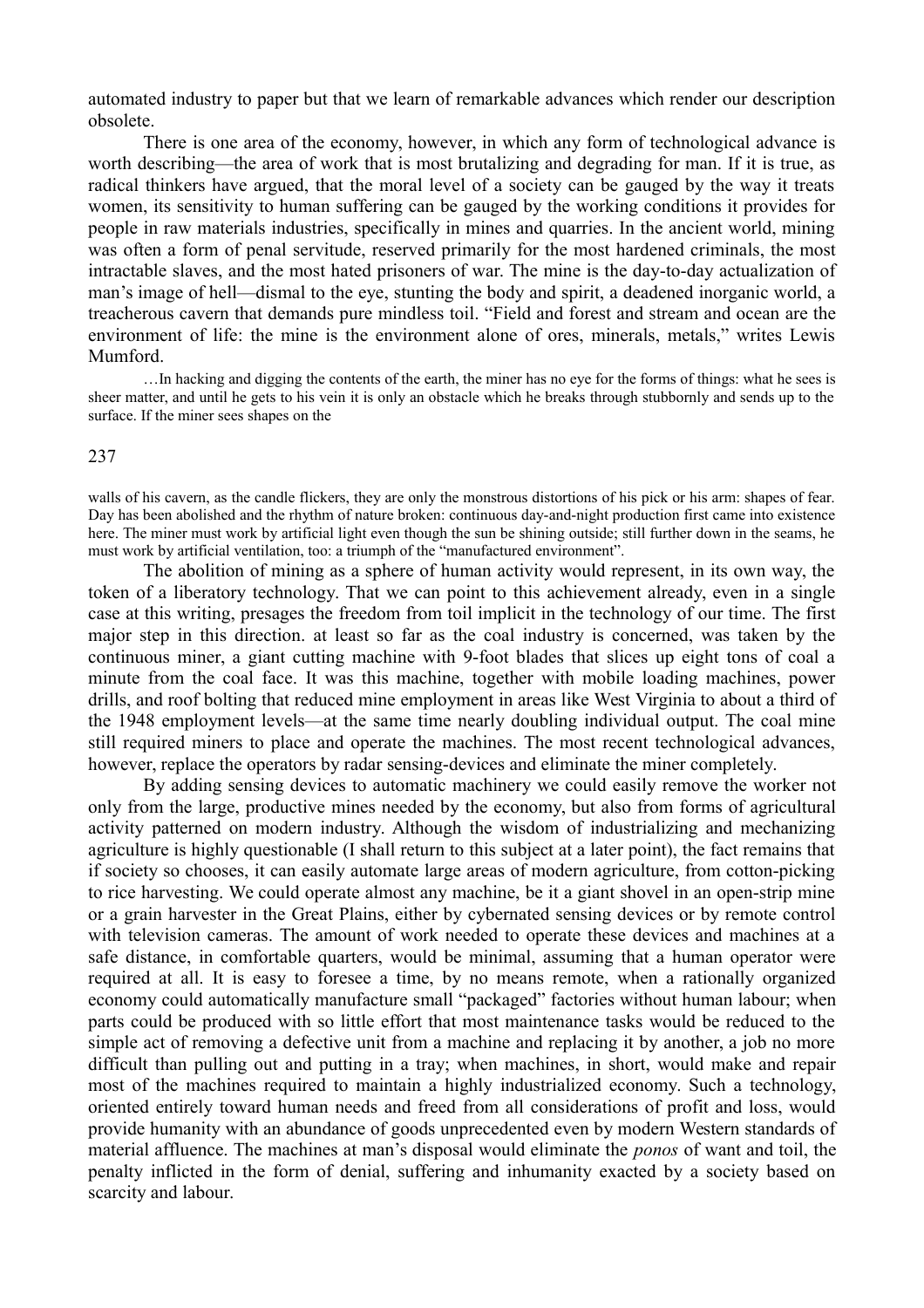In these circumstances, the issues raised by a cybernated technology

would be transformed from the satiation of man's material needs to the re-integration of society. It would be our responsibility, now, to determine how the machine, the factory, and the mine could be used to foster human solidarity, a balanced relationship with nature, and a truly organic community. Would our new technology be employed on a large scale, based on a national economy and vested in giant industrial enterprises? This type of industrial organization—an extension, in effect, of the Industrial Revolution—would require a centralized system of national planning, the delegation of authority to economic and political representatives with strategic, decision-making powers—powers strengthened by the control they exercise over a large, socialized industrial plant, national in scope and anonymous in character. Large-scale industry by its very nature is the breeding ground of bureaucratic modes of administration, be it privately owned or under "workers control". To the degree that it is socialized in the regressive sense that it transcends the human scale, it becomes the strongest material support for the centralized, authoritarian state.

Or does the new technology lend itself to small-scale production, based on a regional economy and physically structured on a human scale? This type of industrial organization tends to place all strategic economic decisions in the hands of the local community, with its popular assemblies and with its technical boards clearly within the purview of the individual communitarian. To the degree that material production is decentralized and localized, to that degree is the primacy of the community asserted over national institutions, assuming that any develop to a significant extent. Primary authority belongs to the popular assembly of the community, convened in a face-to-face democracy; the authority of the assembly is qualitatively strengthened by the fact that it has exclusive command over all the material resources of society.

The question. in effect, is whether society would be organized around technology or whether technology would be organized around society. Our answer can be obtained only by examining the new technology itself with a view toward determining if it can be scaled to human dimensions.

#### **THE NEW TECHNOLOGY AND THE HUMAN SCALE**

In 1945, J. Presper Eckert, Jr., and John W. Mauchly of the University of Pennsylvania unveiled ENIAC, the first digital computer to be designed entirely along electronic principles. Commissioned for use in solving ballistic problems, ENIAC required nearly three years of work to design and build. The computer was enormous. It occupied 1,500 square feet of floor space and weighed more than 30 tons: it contained 18,800 vacuum tubes with 500,000 connections (these connections took Eckert and Mauchly two-and-a-half years to solder), a vast network of resistors, and miles of wiring. The computer required a large air-conditioning unit to cool its electronic components and it broke down often or behaved erratically, entailing time-consuming repairs. Yet by all previous standards of computer development, ENIAC was an electronic marvel. It could perform 5,000 computations a second, generating electrical pulse signals that cycled at 100,000 a

239

second. None of the mechanical or electro-mechanical computers in use at the time could approach this rate of computational speed.

Some 20 years later, the Computer Control Company of Framingham, Massachusetts, offered the DDP-124 for public sale. The DDP-124 is a small, compact computer that closely resembles a bedside AM-FM radio receiver: together with a typewriter and memory unit, the entire ensemble comfortably occupies a typical office desk. The DDP-124 performs over 285,000 computations a second. It has a true stored programme memory that can be expanded to retain nearly 33,000 words (the "memory" of ENIAC, by contrast, progressed according to preset plug

238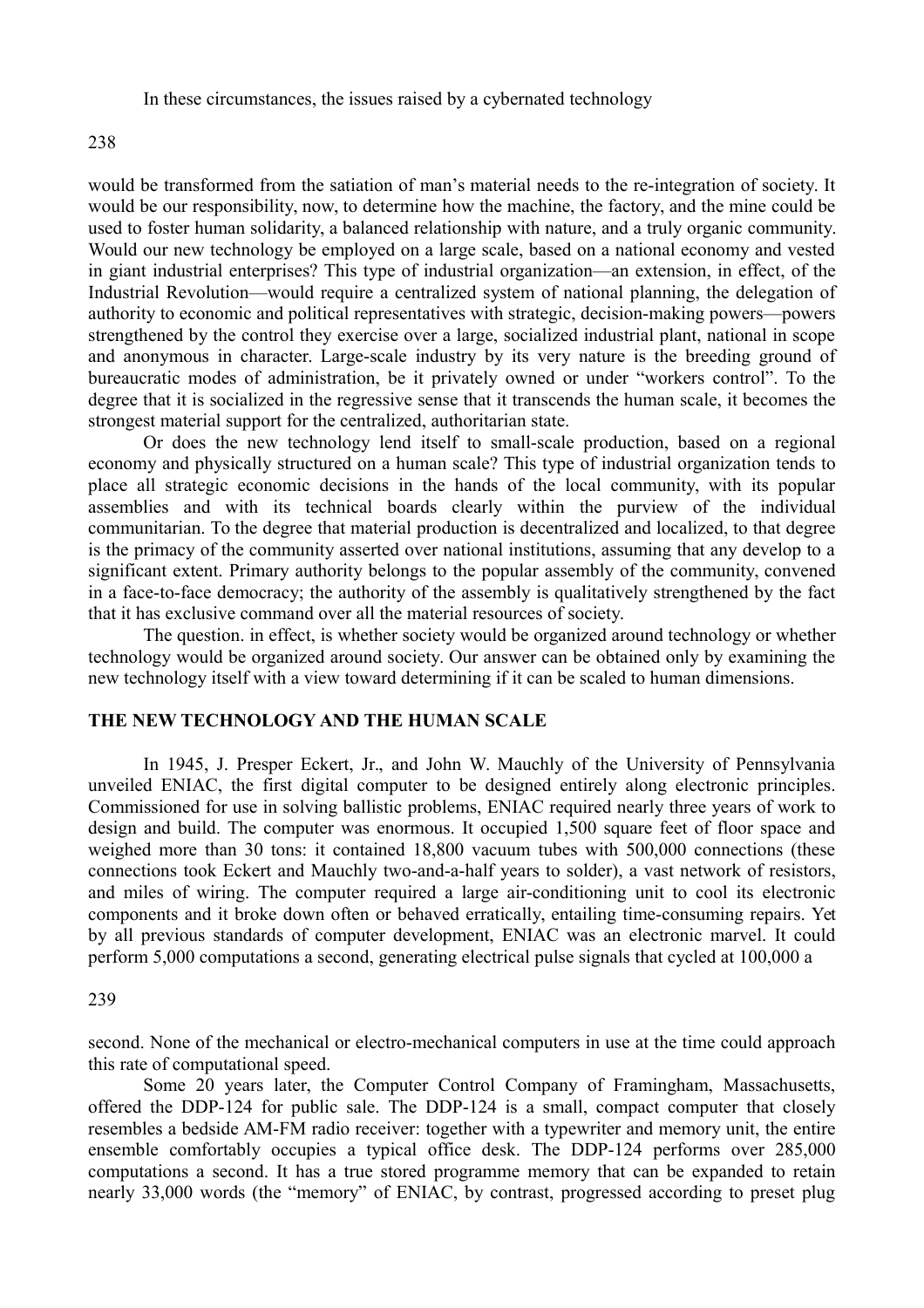wires and lacked anything near the flexibility of present-day computers); its pulses cycle at 1.75 billion per second. The DDP-124 does not require any air-conditioning unit, it is completely reliable, and it creates very few maintenance problems. It can be built at a minute fraction of the cost required to construct ENIAC.

The difference between ENIAC and the DDP-124 is basically one of degree rather than kind. If we leave aside their memory units, both digital computers operate according to the same basic electronic principles. ENIAC, however, was composed primarily of traditional electronic components (vacuum tubes, resistors, etc.) and thousands of feet of wire; the DDP-124, on the other hand, relies primarily on microcircuits. These microcircuits are generally very small electronic units —squares a mere fraction of an inch in size—that pack the equivalent of many of ENIAC's key electronic components.

Paralleling the miniaturization of computer components is the remarkable sophistication of traditional forms of technology—a degree of sophistication that yields ever-smaller machines of all types. To cite one example: A fascinating breakthrough has already been achieved in reducing the size of continuous hot-strip steel rolling-mills. A typical mill of this kind is one of the largest and costliest facilities in modern industry. It may be regarded as a single machine, nearly a half mile in length, capable of reducing a ten-ton slab of steel about six inches thick and 50 inches wide to a thin strip of sheet metal, a tenth or a twelfth of an inch thick. A hot-strip mill runs the steel slab through scale-breaker stands, roughing stands with huge vertical rollers, and a series of finishing stands. The entire installation, including heating furnaces, coilers, long roller tables, and buildings, may cost in excess of 50 million dollars and occupy 50 acres. It produces 300 tons of steel sheet an hour. To be used efficiently, a continuous hot-strip mill must be operated together with large batteries of coke ovens, open-hearth furnaces, blooming mills, etc. These facilities, in conjunction with hot and cold rolling mills, may cover several square miles. It is a modern steel complex, geared to a national division of labour, to highly concentrated sources of raw materials (located at a great distance from the complex), and geared toward large national and international markets. Even if totally automated, its operating needs and management far transcend the capabilities of a small, decentralized community. The type of administration it requires is essentially national in scope. Its economic weight, in effect, is thrown in support of centralistic institutions.

#### 240

Fortunately, we now have a number of alternatives—in many respects, more efficient alternatives—to the modern steel complex. We can replace blast and open-hearth furnaces with electric furnaces. These are generally quite small and produce excellent pig iron and steel; they operate not only with coke as a reducing agent, but also with anthracite coal, charcoal, and even lignite. Or we can choose the HyL process, a batch process in which high-grade ores or concentrates are reduced to sponge iron by means of natural gas. Or we can turn to the Wiberg process in which reduction is achieved by the use of carbon monoxide and a little hydrogen. In any case, we can eliminate the need for coke ovens, blast furnaces, open hearth furnaces, and possibly even solid reducing agents.

But the most important step in the direction of scaling down the size of the steel complex to community dimensions is the development of the planetary mill by T. Sendzimir. The planetary mill reduces the typical continuous hot-strip mill to a single planetary stand and a light finishing stand. Hot steel slabs, 2¼ inches thick, pass through two small pairs of heated feed rolls and a set of work rolls, mounted in two circular cages, which also contain two back-up rolls. By operating the cages and back-up rolls at different rotational speeds, the work rolls are made to turn in two directions. This gives the steel slab a terrific mauling and reduces it to a thickness of only one-tenth of an inch. Sendzimir's technique can be regarded as a stroke of engineering genius; the small work rolls, turning on the two circular cages, are given a force that can only be achieved by four huge roughing stands and six finishing stands in a continuous hot-strip mill.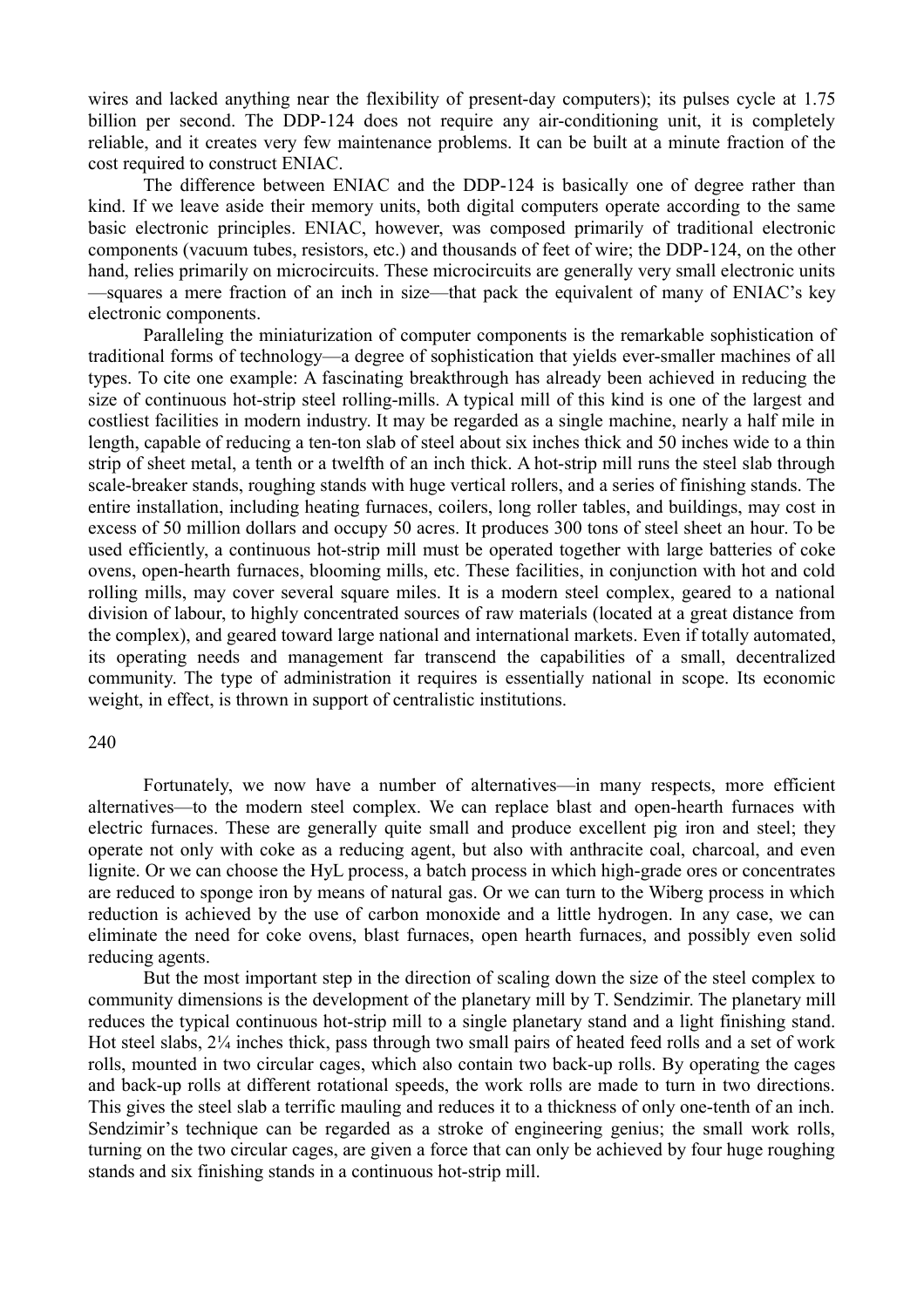What this means is that the rolling of hot steel slabs requires a much smaller operational area than that occupied by a continuous hot-strip mill. With continuous casting, moreover, we can produce steel slabs without the need for large, costly slabbing mills. Taken altogether: Several electric furnaces, the use of continuous casting, a planetary mill, and a small, continuous coldreducing mill, occupying little more than an acre or two, would be fully capable of meeting the steel needs of a moderate-sized community. This small, highly sophisticated complex would produce an extremely high grade of steel and involve substantially lower heat costs and scale losses. Without automation, it would still require fewer men to operate, even if we account for its lower output level, than a conventional steel complex. It could reduce lower grade ores more efficiently and with less difficulty. And finally, since the planetary mill produces a shiny and clean strip for cold rolling merely with high-pressure water, it eliminates acid-pickling and the need to dispose of wastepickling liquor—a major source of stream pollution caused by conventional steel plants.

The complex I have described is not designed to meet the needs of a national market of the kind that exists in the United Slates today. It is suited for meeting the steel requirements of small- or moderate-sized communities and industrially undeveloped countries. Most electric furnaces produce about 100 to 250 tons of molten iron a day, compared with new large blast furnaces that produce 3,000 tons daily. A planetary mill can roll only a hundred tons of steel strip an hour,

#### 241

roughly a third of the output of a continuous hot-strip mill. Yet the very productive scale of our hypothetical steel complex constitutes one of its most desirable features. Owing to the more durable steel produced by our complex, the community's need to continually replenish its steel products is appreciably reduced. Since the complex requires ore, fuel, and reducing agents in only small batches, many communities can rely on local resources for their raw materials, conserving the more concentrated resources of centrally located sources of supply, strengthening the independence of the community itself vis-a-vis the traditional centralized economy, and reducing the expense of transportation. What may seem to be a costly, inefficient duplication of effort that could be solved by a few centralized steel complex would prove, in the long run, to be more efficient as well as socially more desirable.

The new technology has produced not only miniaturized electronic components and strategic alternatives to centralized forms of production, but also highly versatile, multi-purpose machines. For more than a century, the trend in machine design moved increasingly toward technological specialization and single-purpose devices, reflecting the intensive division of labour that tightened its grip around industry. The operation was subordinated to the product. In time, this narrow pragmatic approach "led industry far from the rational line of development in production machinery," observe Eric W. Leaver and John J. Brown. "It has led to increasingly uneconomic specialization … Specialization of machines in terms of end product requires that the machine be thrown away when the product is no longer needed. Yet the work the production machine does can be reduced to a set of basic functions-forming, holding, cutting, and so on-and these functions, if correctly analyzed, can be packaged and applied to operate on a part as needed."

Ideally, a Leaver and Brown drilling machine would be able to produce a hole small enough to hold a thin wire or large enough to admit a pipe. Machines with this operational range were once regarded as economically prohibitive. By the mid-1950's, however, a number of these machines were actually designed and put to use. In 1954, for example, a horizontal boring mill was built in Switzerland for the Ford Motor Company's River Rouge Plant in Dearbon, Michigan. The boring mill would qualify beautifully as a Leaver and Brown machine. Equipped with five optical microscopic-type illuminated control-gauges, it drills holes smaller than a needle's or larger than a man's fist. The holes are accurate to a ten-thousandth of an inch.

The importance of machines with this kind of operational range can hardly be overestimated. They make it possible to produce a dazzling variety of products in a single plant. A small- or moderate-sized community using multipurpose machines could satisfy many of its needs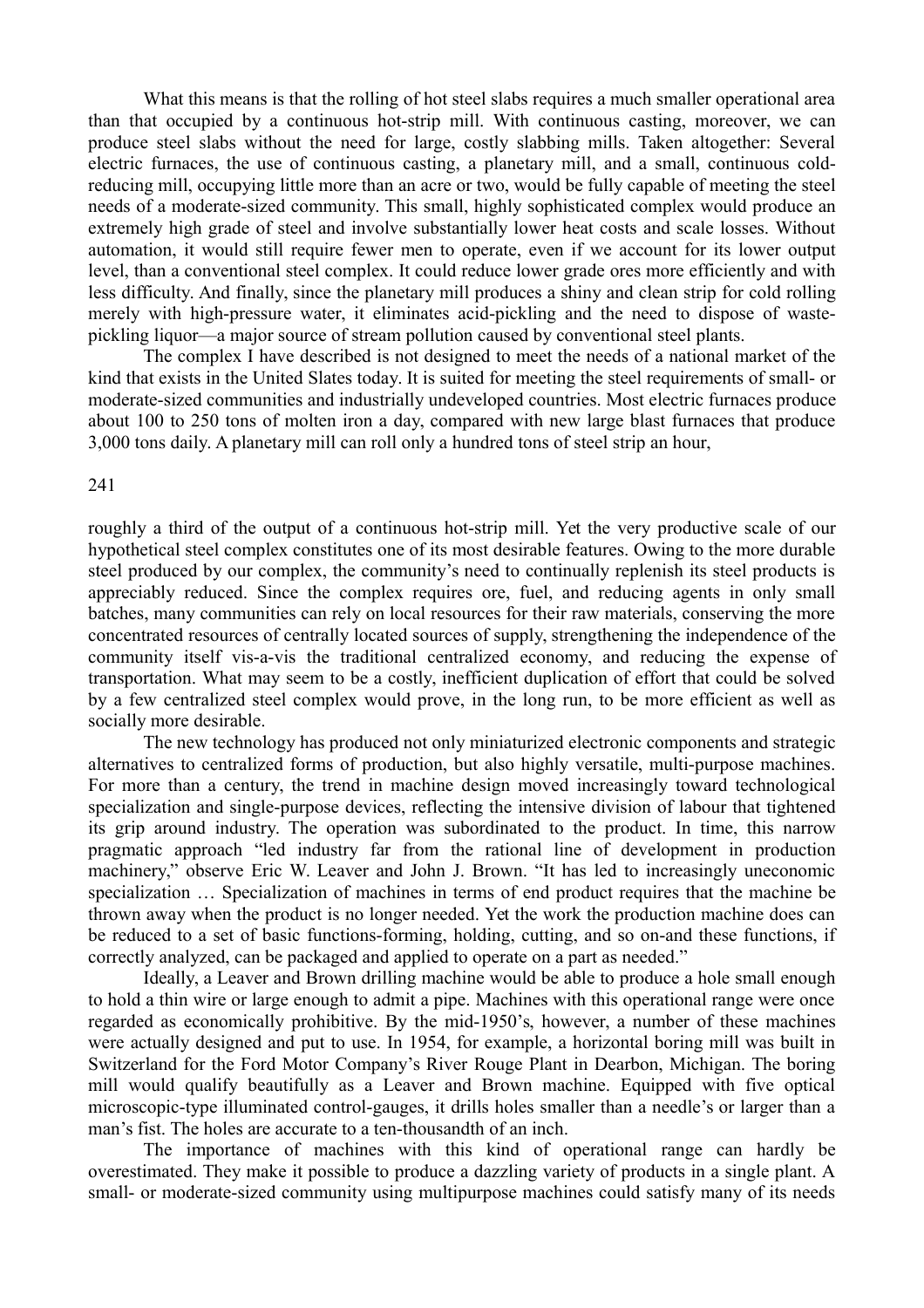for a limited number of goods without burdening itself with underused industrial facilities. There would be less loss in scrapping tools for the older single-purpose machines and less of a need for single-purpose plants. The economy of the community, in effect, would become more compact and versatile, more rounded and autarchal

242

than anything we find today in industrially advanced countries. The effort that goes into retooling machines for new products would be enormously reduced. Retooling would generally involve changes in dimensioning rather than in the design and type of machine required for the job. This might merely mean changing the drill in a boring machine or the cutting tool in a lathe. Finally, multipurpose machines with a wide operational range are relatively easy to automate. The changes required to use these machines in a cybernated industrial facility would generally involve changes in circuitry and programming rather than in machine form and structure.

Single-purpose machines, of course, would continue to exist and they would be used for much the same function they have today: the mass manufacture of widely used non-durable goods. At the present time we have striking examples of highly automatic, single-purpose machines, often small installations, that can be employed with very little modification by decentralized communities. Bottling and canning machines, for example, are compact, automatic, and highly rationalized installations. We could expect to see smaller automatic textile, chemical processing and food processing machines after decentralized communities are established. A major shift from conventional automobiles, buses and trucks, to electric vehicles would undoubtedly lead to industrial facilities much smaller in size than existing automotive plants. Many remaining centralized facilities could be effectively decentralized by making them as small as possible and sharing their use among several communities.

I do not profess to claim that all of man's economic activities can be completely decentralized, but the majority surely can be scaled to human and communitarian dimensions. *It is enough to say that we can shift the overwhelming weight of the economy from national lo communitarian bodies, from centralized bureaucratic forms to local, popular assemblies in order to secure the sovereignty of the free community on solid industrial foundations*. This shift would comprise a historic change of qualitative proportions, a revolutionary social change of vast proportions, unprecedented in man's technological and social development.

#### **THE ECOLOGICAL USE OF TECHNOLOGY**

I have tried, thus far, to deal with a number of tangible, clearly objective issues: the possibility of eliminating toil, material insecurity, and centralized economic control. In the present section, I would like to deal with a problem that may seem somewhat subjective, but one which is nonetheless of compelling importance: the need to make man's dependence upon the natural world a visible and living part of his culture.

The problem is unique to our highly urbanized and industrialized society. In nearly all preindustrial cultures, man's relationship to his natural environment required very little clarification; the relationship was well-defined, viable, and sanctified by the full weight of tradition and myth. Changes in season, variations in rainfall, the life cycles of the plants and animals on which humans depended for food and clothing, the distinctive features of the area occupied by the community—all were

#### 243

familiar, comprehensible, and evoked in men a sense of religious awe, of oneness with nature, and more pragmatically, a sense of respectful dependence. Looking back to the earliest civilizations of the Western world, we rarely encounter a system of social tyranny so overbearing and ruthless that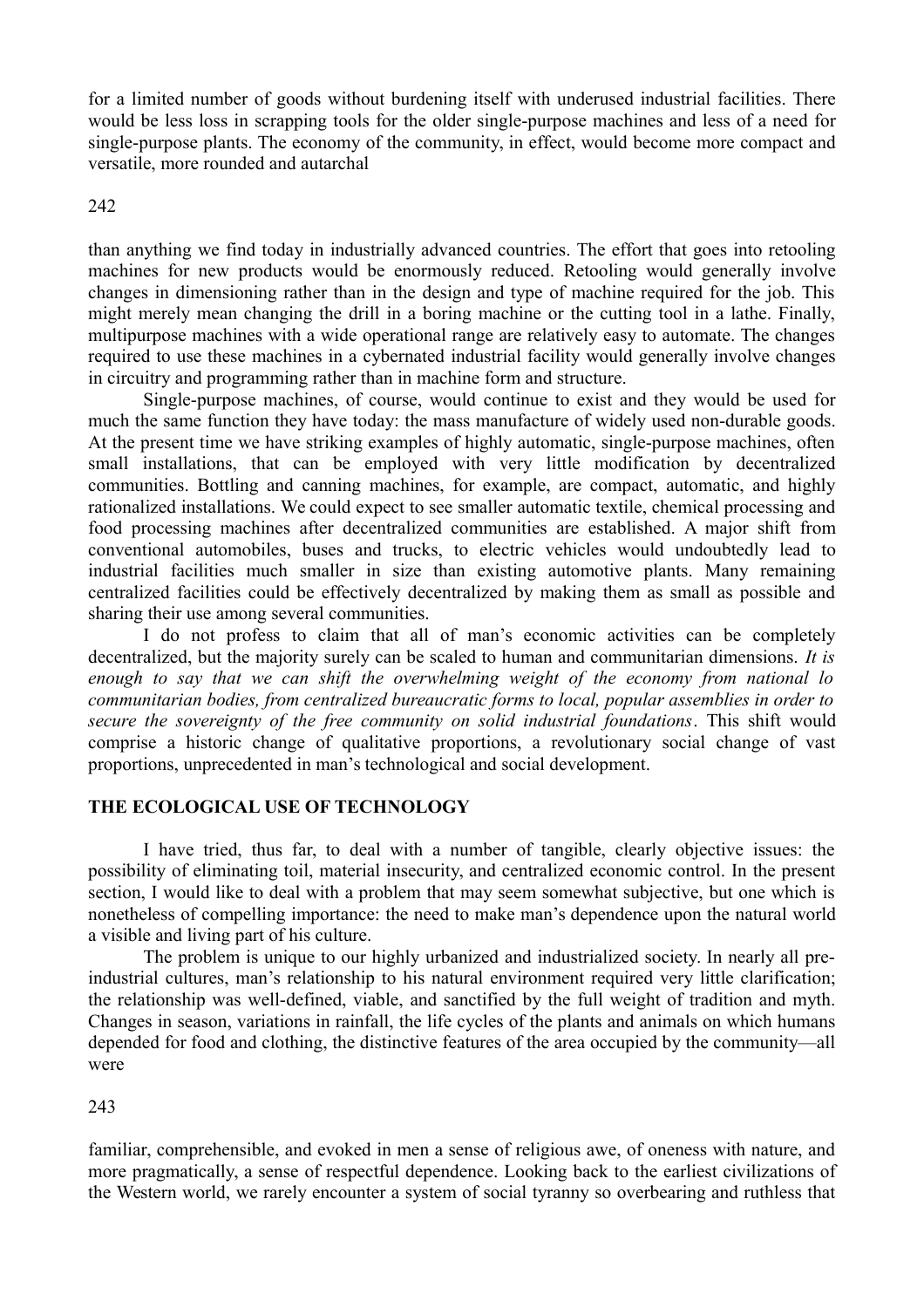it ignored this relationship. Barbarian invasions and, more insidiously, the development of commercial civilizations may have destroyed the gains achieved by established agrarian cultures, but the normal development of agricultural systems, however exploitative they were of men, rarely led to the destruction of the soil and terrain. During the most oppressive periods in the history of ancient Egypt and Mesopotamia, the ruling classes tried to keep the irrigation dikes in good repair and promote rational methods of food cultivation. Even the ancient Greeks, heirs to a thin, mountainous forest soil that suffered heavily from erosion, shrewdly reclaimed much of their arable land by turning to orchardry and viticulture. Throughout the Middle Ages the heavy soils of Europe were slowly and superbly reworked for agricultural purposes. Generally, it was not until commercial agricultural systems and highly urbanized societies developed that the natural environment was unsparingly exploited. Some of the worst cases of soil destruction in the ancient world were provided by the giant, slave-worked commercial farms of North Africa and the Italian peninsula.

In our own time, the development of technology and the growth of cities has brought man's alienation from nature to a breaking point. Western man finds himself confined to a largely synthetic urban environment, far removed physically from the land, his relationship to the natural world mediated by machines. Not only does he lack familiarity with how most of his goods are produced, but his foods bear only the faintest resemblance to the animals and plants from which they were derived. Boxed into a sanitized urban milieu (almost institutional in form and appearance), modern man is denied even a spectatorial role in the agricultural and industrial systems that satisfy his material needs. He is a pure consumer, an insensate receptacle. It would be cruel to say that he is disrespectful toward his natural environment; the fact is that he scarcely knows what ecology means or what his environment requires to remain in balance.

The balance must be restored—not only in nature but between man and nature. Elsewhere, I tried to show that unless we establish some kind of equilibrium between man and the natural world, the viability of the human species will be placed in grave jeopardy.\* Here, I shall try to show how the new technology can be used ecologically to crystalize man's sense of dependence upon the environment; how, by reintroducing the natural world into the human experience, we can contribute to the achievement of human wholeness.

The classical utopians fully realized that the first step in this direction must be to remove the contradiction between town and country. "It is impossible," wrote Fourier nearly a century and a half

\* See Lewis Herber: "Ecology and Revolutionary Thought" in ANARCHY 69, November, 1966.

#### 244

ago, "to organize a regular and well-balanced association without bringing into play the labours of the field, or at least gardens, orchards, flocks and herds, poultry yards, and a great variety of species, animal and vegetable." Shocked by the social effects of the Industrial Revolution, Fourier added: "They are ignorant of this principle in England, where they experiment with artisans, with manufacturing labour alone, which cannot by itself suffice to sustain social union."

To argue that the modern urban dweller should once again enjoy "the labours of the field" might well seem like gallows humour. A restoration of the peasant agriculture prevalent in Fourier's day is neither possible nor desirable. Charles Gide was surely correct when he observed that agricultural labour "is not necessarily more attractive than industrial labour; to till the earth has always been regarded … as the type of painful toil, of toil which is done with 'the sweat of one's brow'." Fourier does not remove this objection by suggesting that his Phalansteries will mainly cultivate fruits and vegetables instead of grains. If our vision were to extend no further than prevailing techniques of land management, the only alternative to peasant agriculture would seem to be a highly specialized and centralized form of farming, its techniques paralleling the methods used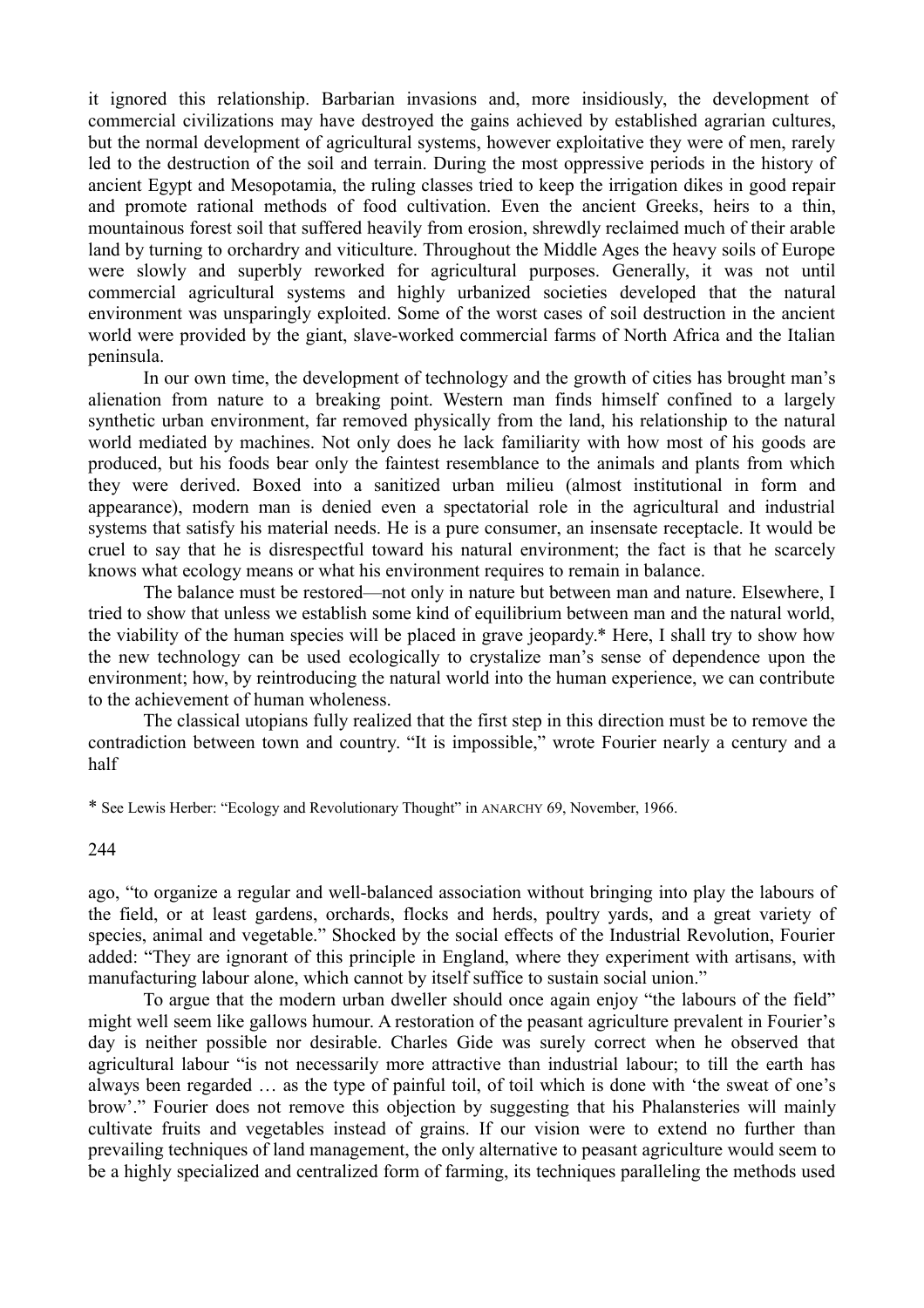in present-day industry. In fact, far from achieving a balance between town and country, we would be faced with a synthetic environment that had totally assimilated the natural one.

If we grant that the land and the community must be reintegrated physically, that the community must exist in an agricultural matrix which renders man's dependence upon nature explicit, the problem we face is how to achieve this transformation without imposing "painful toil" on the community. How, in short, can husbandry, ecological forms of food cultivation, and farming on a human scale be practised without sacrificing mechanization? Some of the most promising technological advances in agriculture made since World War II are as suitable for small-scale, ecological forms of land management as they are for the immense, industrial-type commercial units that have become prevalent over the past few decades. Let us consider a few examples:

The augermatic-feeding of livestock illustrates a cardinal principle of rational farm mechanization — the deployment of conventional machines and devices in a way that virtually eliminates arduous farm labour. By linking a battery of silos with augers, for instance, different nutrients are mixed and transported to feed pens by merely pushing some buttons and pulling a few switches. A job that may have required the labour of five or six men, working a half day with pitchforks and buckets, can now be performed in a few minutes. This type of mechanization is intrinsically neutral: it can be used to feed immense herds or just a few hundred head of cattle; the silos may contain natural feed or synthetic, harmonized nutrients; the feeder can be employed on relatively small farms with mixed livestock or on large beef-raising ranches, or on dairy farms of all sizes. In short, augermatic-feeding can be placed in the service of the most abusive kind of commercial exploitation or the most sensitive applications of ecological principles.

#### 245

This holds true for most of the farm machines that have been designed (in many cases, simply redesigned to achieve greater versatility) in recent years. The modern tractor, for example, is a work of superb mechanical ingenuity. Garden-type models can be used with extraordinary flexibility for a large variety of tasks; light and extremely manageable, they can follow the contour of the most exacting terrain without damaging the land. Large tractors, especially those used in hot climates, are likely to have air-conditioned cabs; in addition to pulling equipment, they may have attachments for digging post-holes, for doing the work of forklift trucks, or even providing power units for grain elevators. Ploughs have been developed to meet every contingency in tillage. Advanced models are even regulated hydraulically to rise and fall with the lay of the land. Mechanical planters are available for virtually every kind of crop. On this score, "minimum tillage" is achieved by planters which apply seed, fertilizer, and pesticides (of course!) simultaneously, a technique that telescopes several different operations into a single one and reduces the soil compaction often produced by the recurrent use of heavy machines.

The variety of mechanical harvesters bas reached dazzling proportions. Harvesters have been developed for many different kinds of orchards, berries, vine and field crops, and of course, grains. Barns, feed pens, and storage units have been totally revolutionized by augers, conveyor belts, air-tight silos, automatic manure removers, climate-control devices, *ad infinitum*. Crops are mechanically shelled, washed, counted, preserved by freezing or canning, packaged, and crated. The construction of concrete-lined irrigation ditches is reduced to a simple mechanical operation that can be performed by one or two excavating machines. Terrain with poor drainage or subsoil can be improved by earth-moving equipment and by tillage devices that penetrate well beyond the true soil.

Although a great deal of agricultural research is devoted to the development of harmful chemical agents and nutritionally dubious crops, there have been extraordinary advances in the genetic improvement of food plants. Many new grain and vegetable varieties are resistant to insect predators, plant diseases, and cold weather. In many cases, these varieties are a definite improvement over natural ancestral types and they have been used to open large areas of intractable land to food cultivation. The tree shelter programme, feebly initiated during the 1920's, is slowly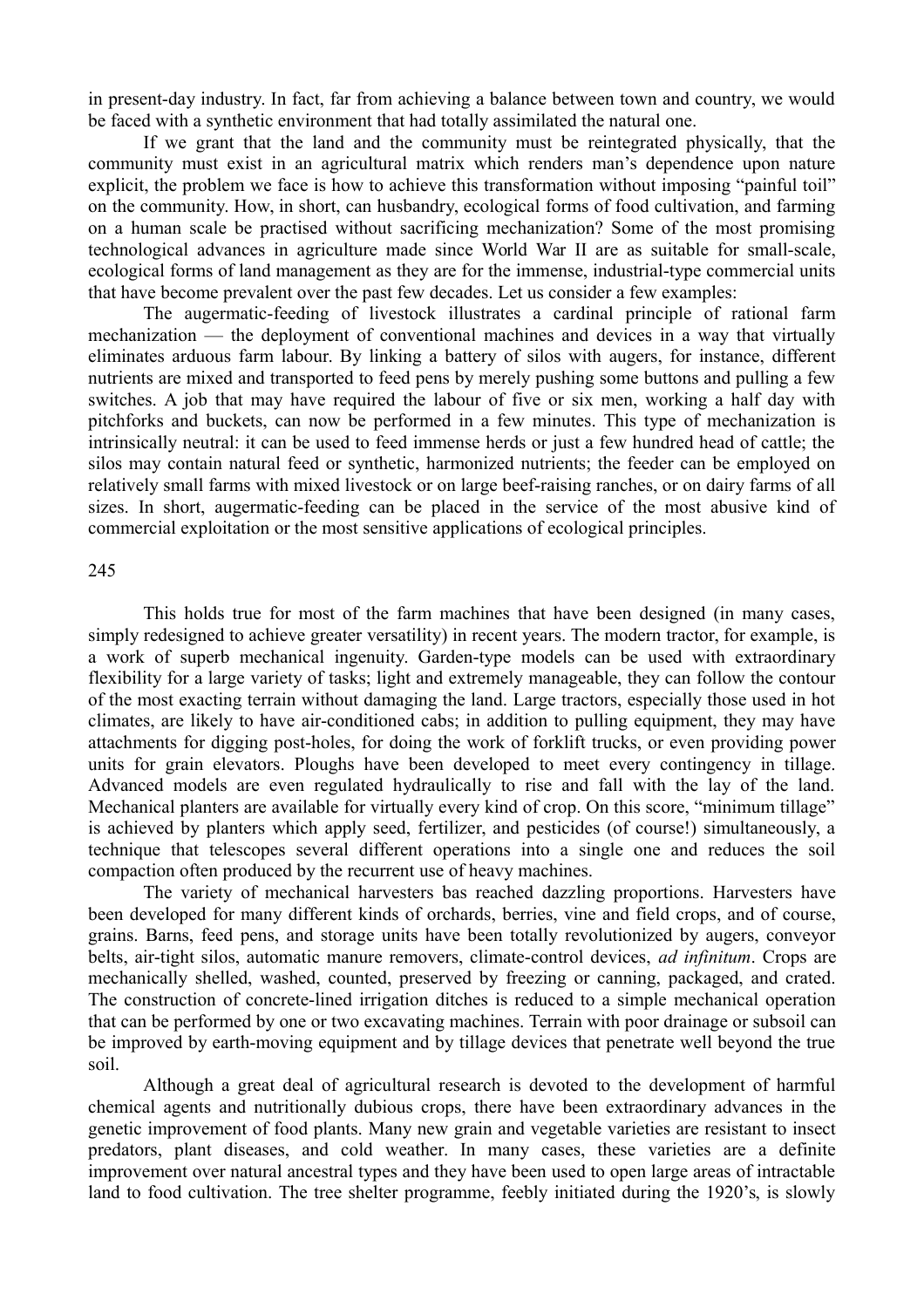transforming the Great Plains from a harsh, agriculturally precarious region into one that is ecologically more balanced and agriculturally more secure. The trees act as windbreaks in the winter and as refuges for birds and small mammals in warm weather. They promote soil and water conservation, help control insects, and prevent wind damage to crops in summer months. Programmes of this type could be used to make sweeping improvements in the natural ecology of a region. So far as America is concerned, the tree shelter programme (much of which has been carried out without any state aid) represents a rare case where man, mindful of the unfulfilled potentialities of a region, has vastly improved a natural environment.

Let us pause, at this point, to envision how our free community is

#### 246

integrated with its natural environment. We suppose the community has been established after careful study has been made of its natural ecology — its air and water resources, its climate, its geological formations, its raw materials, its soils, and its natural flora and fauna. The population of the community is consciously limited to the ecological carrying capacity of the region. Land management is guided entirely by ecological principles so that an equilibrium is maintained between the environment and its human inhabitants. Industrially rounded, the community forms a distinct unit within a natural matrix, socially and artistically in balance with the area it occupies.

Agriculture is highly mechanized but as mixed as possible with respect to crops, livestock, and timber. Floral and faunal variety is promoted as a means of controlling pest infestations and enhancing scenic beauty. Large-scale farming is permitted only where it does not conflict with the ecology of the region. Owing to the generally mixed character of food cultivation, agriculture is pursued by small farming units, each demarcated from the other by tree belts, shrubs, and where possible, by pastures and meadows. In rolling, hilly or mountainous country, land with sharp gradients is covered by timber to prevent erosion and conserve water. The soil on each acre is studied carefully and committed only to those crops for which it is most suited.

Every effort is made to blend town and country without sacrificing the distinctive contribution that each has to offer to the human experience. The ecological region forms the living social, cultural, and biotic boundaries of the community or of the several communities that share its resources. Each community contains many vegetable and flower gardens, attractive arbours, park land, even streams and ponds which support fish and aquatic birds. The countryside, from which food and raw materials are acquired, not only constitutes the immediate environs of the community, accessible to all by foot, but also invades the community. Although town and country retain their identity and the uniqueness of each is highly prized and fostered, nature appears everywhere in the town, and the town seems to have caressed and left a gentle, human imprint on nature.

I believe that a free community will regard agriculture as husbandry, an activity as expressive and enjoyable as crafts. Relieved of toil by agricultural machines, communitarians will approach food cultivation with the same playful and creative attitude that men so often bring to gardening. Agriculture will become a living part of human society, a source of pleasant physical activity and, by virtue of its ecological demands, an intellectual, scientific, and artistic challenge. Communitarians will blend with the world of life around them as organically as the community blends with its region. They will regain the sense of oneness with nature that existed in humans from primordial times. Nature and the organic modes of thought it always fosters will become an integral part of human culture; it will reappear with a fresh spirit in man's paintings, literature, philosophy, dances, architecture, domestic furnishings, and in his very gestures and day-to-day activities. Culture and the human psyche will be thoroughly suffused by a new animism.

#### 247

The region will never be exploited but it will be used as fully as possible. This is vitally important in order to firmly root the dependence of the community on its environment, to restore in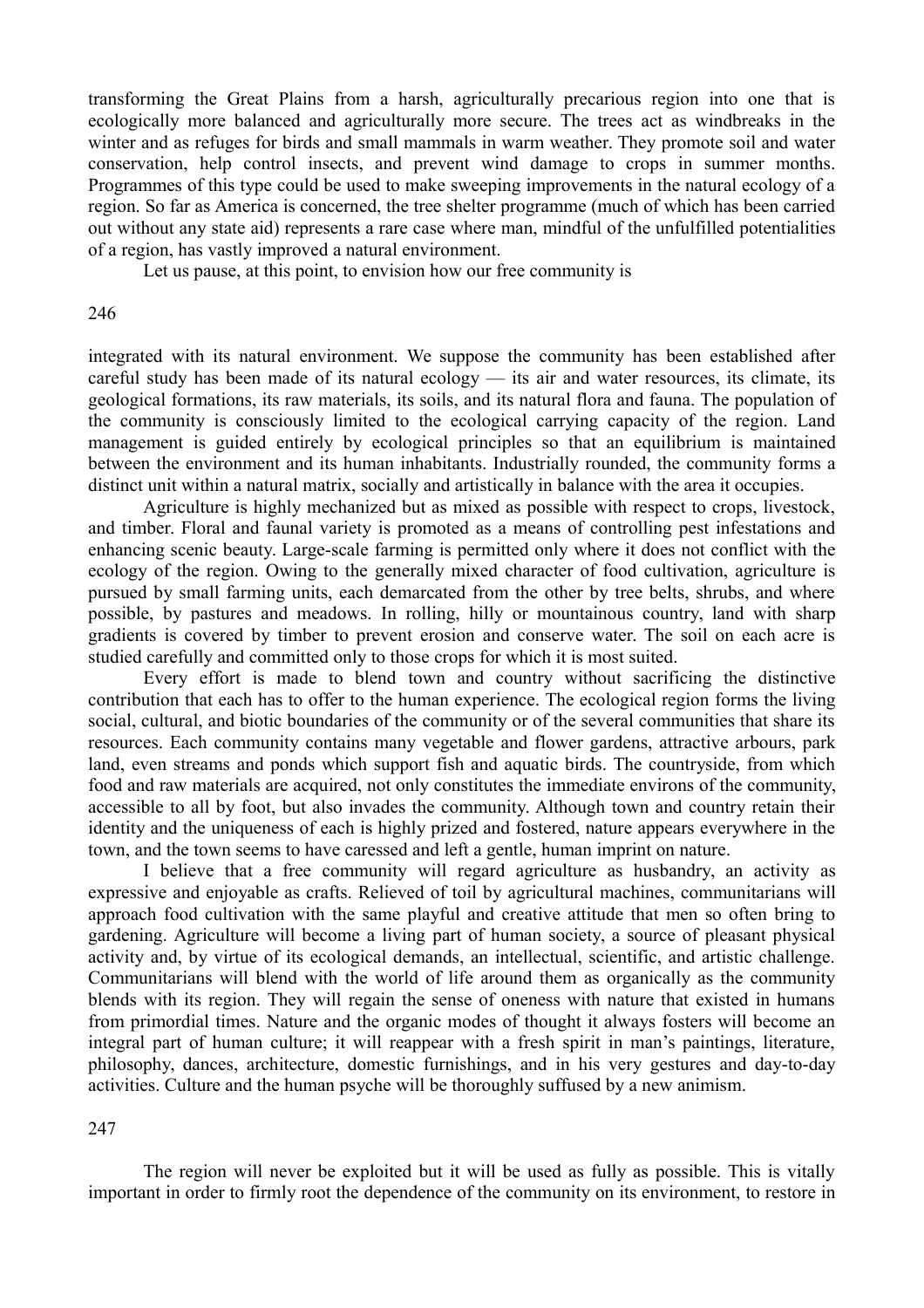man a deep, abiding respect for the needs of the natural world—a respect identified with human survival and well-being. Every attempt will be made to satisfy the community's requirements locally—to use the region's energy resources, minerals, timber, soil, water, animals and plants as rationally and humanistically as possible, and without violating ecological principles. In this connection, we can foresee that the community will employ new techniques that are being developed today, many of which lend themselves superbly to a regionally based economy. I refer, here, to methods for extracting trace and diluted resources from the earth, water, and air; solar, wind, hydro-electric, and geothermal energy; the use of heat pumps, vegetable fuels, solar ponds, thermo-electric convertors, and eventually controlled thermo-nuclear reactions.

There is a kind of industrial archeology that reveals in many areas the evidence of a onceburgeoning economic activity long abandoned by our predecessors. From the Hudson Valley to the Rhine. from the Appalachians to the Pyrenees, we find the relics of mines and highly developed metallurgical crafts, the fragmentary remains of local industries, and the outlines of long-deserted farms — all, vestiges of flourishing communities based on local raw materials and resources. In many cases, these communities declined because the products they once furnished were elbowed out by industries with national markets, based on mass production techniques and concentrated sources of raw materials. The old resources quite often are still available for use in the locality; "valueless" in a highly urbanized society, they are eminently suitable for decentralized communities and await the application of industrial techniques that are adapted for small-scale, quality production. If we were to seriously take an inventory of the resources available in many depopulated regions of the world, the possibility for communities satisfying their material need in these areas is likely to be greater than we ordinarily think.

Technology itself, by its continual development, tends to expand these local possibilities. As an example, let us consider how seemingly inferior, highly intractable resources are made available to industry by technological advances. Throughout the late nineteenth and early twentieth centuries, the Mesabi range in Minnesota provided the American steel industry with extremely rich ores. an advantage which led to the rapid expansion of the domestic metal industry. As these fine reserves declined, the country was faced with the problem of mining taconites, a low-grade ore that contains about 40 per cent iron. Mining taconites by conventional methods is virtually impossible; it takes a churn drill an hour to bite through only one foot. In recent years, however, the mining of taconites became feasible when a jet-flame drill was developed which cuts through the ore at the rate of 20 to 30 feet an hour. After holes are burned by the flame, the ore is blasted and processed for the steel industry by means of a series of newly perfected grinding, separating, and agglomerating operations.

When we reach the next technological horizon it may be possible to,

248

extract highly diffused or diluted minerals and chemicals from the earth, gaseous waste products, and the sea. Many of our most valuable metals, for example, are actually very common, but they exist in diffused or trace amounts. Hardly a patch of soil or a common rock exists that does not contain traces of gold, larger quantities of uranium, and progressively more amounts of industrially useful elements, such as magnesium, zinc, copper, and sulphur. About five per cent of the earth's crust is made of iron. How to extract these resources? The problem has been solved, in principle at least, by the very analytical techniques chemists use to detect them. As the highly gifted chemist Jacob Rosin argues, if they can be detected in the laboratory, there is every reason to hope that eventually they will be extracted on a sufficiently large scale to be used by decentralized communities.

For more than half a century, already, most of the world's commercial nitrogen has been extracted from the atmosphere. Magnesium, chlorine, bromine, and caustic soda are acquired from sea water; sulphur from calcium sulphate and industrial wastes. Large amounts of industrially useful hydrogen could be collected as a by-product of the electrolysis of brine, but normally it is burned or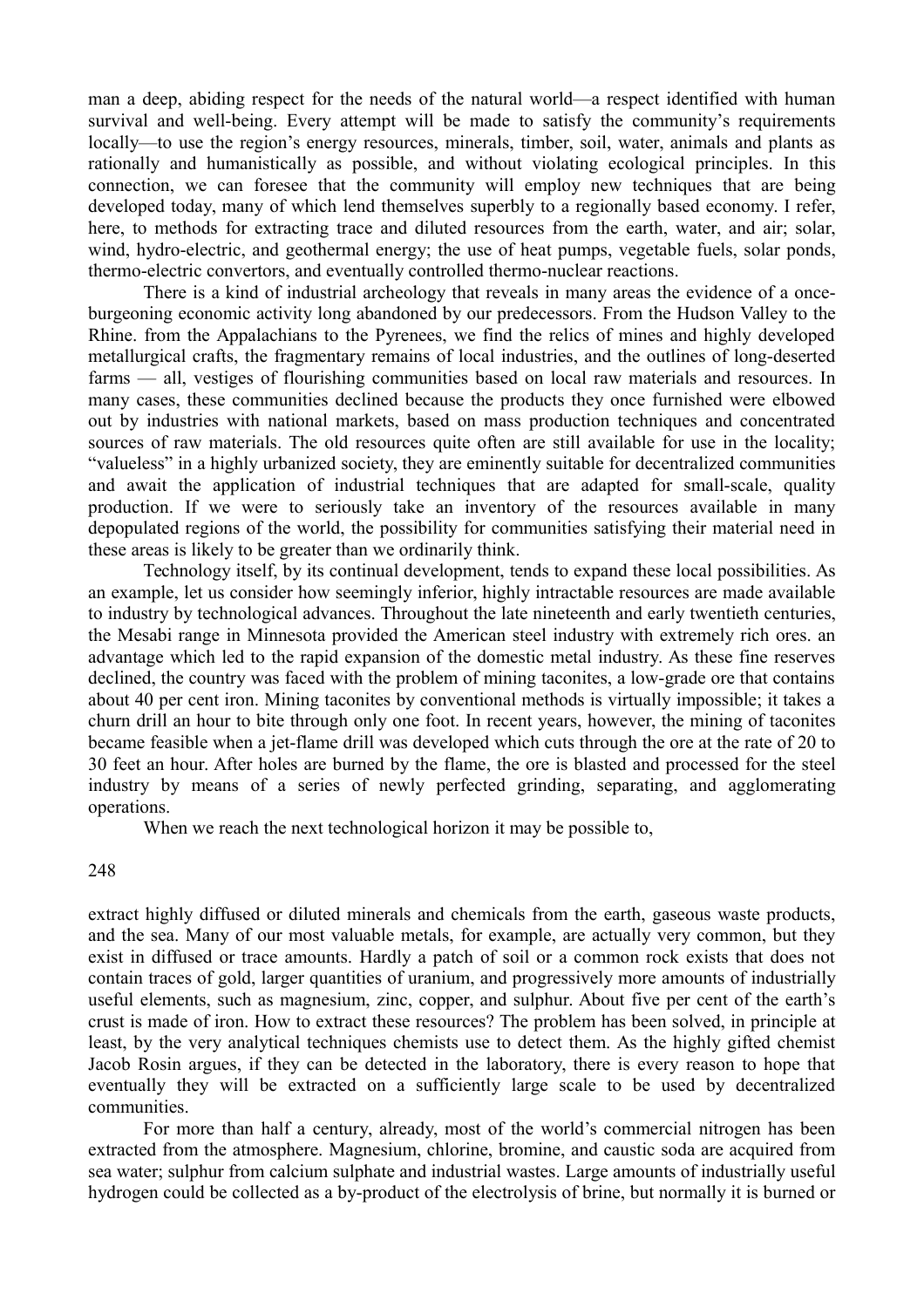released in the air by chlorine-producing plants. Carbon could be rescued in enormous quantities from smoke and used economically (actually, the element is comparatively rare in nature), but it is dissipated together with other gaseous compounds in the atmosphere. The problem industrial chemists face in extracting valuable elements and compounds from the sea and ordinary rock, centres around sources of cheap energy. Two methods—ion exchange and chromatography—exist and, if further perfected for industrial uses, could be used to select or separate the desired resources from solutions; but the amount of energy involved to use these methods would be very costly to any society in terms of real wealth. Unless there is an unexpected breakthrough in extractive techniques, there is little likelihood that conventional sources of energy—fossil fuels such as coal and oil—will be used to solve the problem.

Actually, it is not that we lack energy *per se* to realize man's most extravagant technological visions, but we are just beginning to learn how to use the sources that are available in limitless quantity. The gross radiant energy striking the earth's surface from the sun is estimated to be 3,200 Q, more than 3,000 times the annual energy consumption of mankind today.\* A portion of this energy is converted into wind or used in photosynthezing land vegetation, but a staggering quantity is theoretically available for domestic and industrial purposes. The problem is how to collect it, even if only to satisfy a portion of our energy needs. If solar energy could be collected for househeating, for example, 20 to 30 per cent of the conventional energy resources we normally employ could be redirected to other purposes. If we could collect solar energy for all or most of our cooking, water heating, smelting, and power production, we would have relatively little need for fossil fuels. What is tantalizing about recent research in this area is the

 $* A$  "O" is equal to 2.93 x  $10^{14}$  kWh (kilowatt-hours).

249

fact that solar devices have been designed for nearly all of these functions. We *can* heat houses, cook food, boil water, melt metals, and produce electricity with devices that use the sun's energy exclusively, but we can't do it efficiently in every latitude of the earth inhabited by man and we are still confronted with a number of technical problems that can be solved only by crash research programmes.

At this writing, quite a few houses have been built that are effectively heated by solar energy. In the United States, the most well known of these are the MIT experimental buildings in Massachusetts, the Lof house in Denver, the Thomason homes in Washington, D.C., and the prizewinning solar-heated house built by the Association for Applied Solar Energy near Phoenix, Arizona. Thomason, whose fuel costs for a solar-heated house barely reaches \$5 a year, seems to have developed one of the most practical systems at hand. Solar heat in a Thomason home is collected by a portion of the roof and transferred by circulating water to a storage tank in the basement. (The water, incidentally, can also be used for cooling the house and as an emergency supply for drinking purposes and fire.) Although the system is simple and fairly cheap, it is very ingeniously designed. Located in Washington near the 40th parallel of latitude, the house stands at the edge of the "solar belt"—the latitudes from 0 to 40 degrees North and South. This belt comprises the geographic area where the sun's rays can be used most effectively for domestic and industrial energy. That Thomason requires a miniscule amount of supplemental conventional fuel to heat his Washington homes comfortably augurs well for solar-heating in all areas of the world with similar or warmer climates.

This does not mean, to be sure, that solar house-heating is useless in northern and colder latitudes. Two approaches to solar house-heating are possible in these areas: the use of more elaborate heating systems which reduce the consumption of conventional fuel to levels approximating those of the Thomason homes, or the use of simple systems which involve the consumption of conventional fuel to satisfy anywhere from 10 to 50 per cent of the heating needs. In either case, as Hans Thirring observes with an eye toward costs and effort: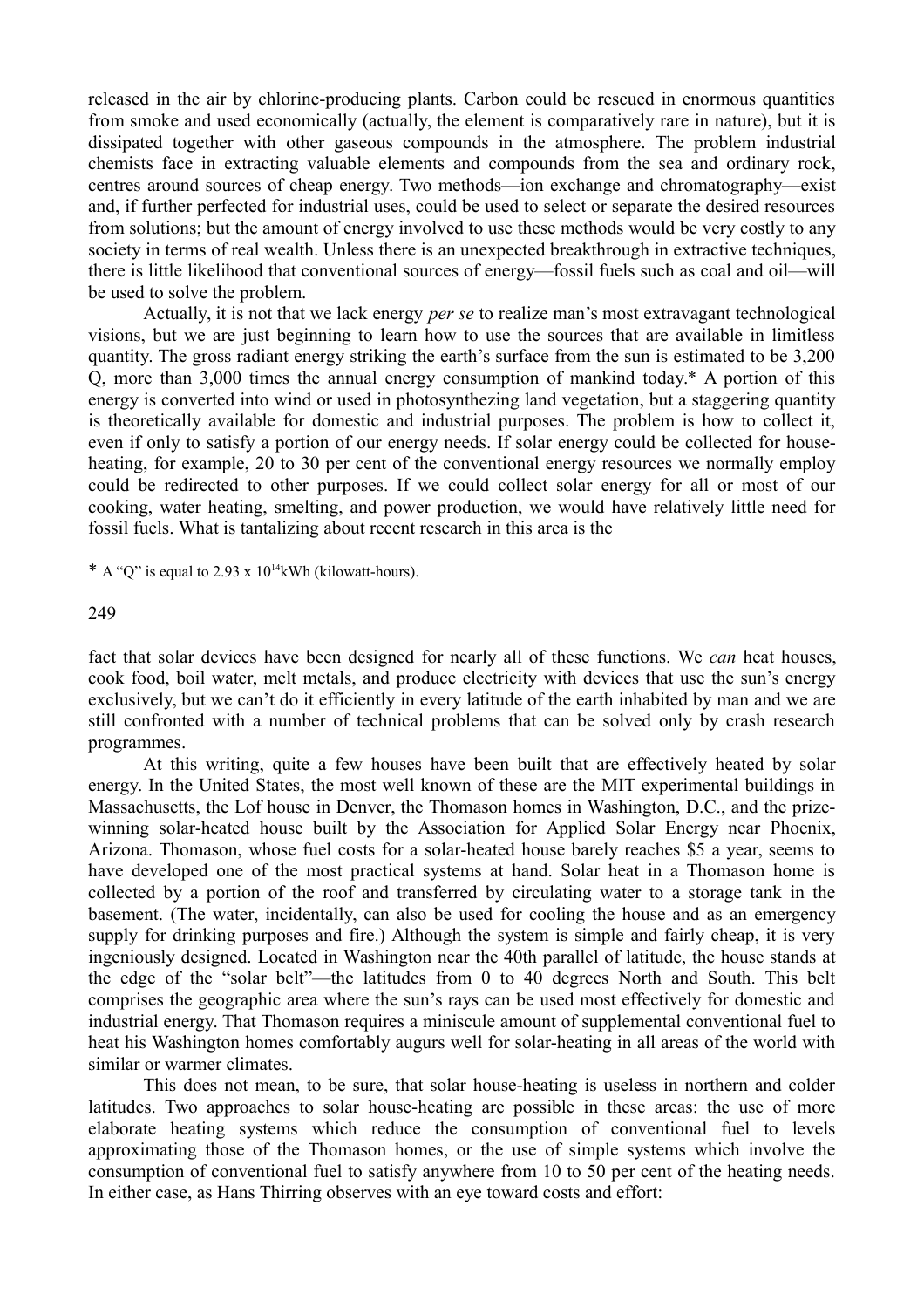The decisive advantage of solar heating lies in the fact that no running costs arise, except the electricity bill for driving the fans, which is very small. Thus the one single investment for the installation pays once and for all the heating costs for the lifetime of the house. In addition, the system works automatically without smoke, soot, and fume production, and saves all trouble in stoking, refuelling; cleaning, repair, and other work. Adding solar heat to the energy system of a country helps to increase the wealth of the nation, and if all houses in areas with favourable conditions were equipped with solar heating systems, fuel saving worth millions of pounds yearly could be achieved. The work of Telkes, Hottel, Lof, Bliss, and other scientists who are paving the way for solar heating is real pioneer work, the full significance of which will emerge more clearly in the future.

It is significant that Thirring's words read like an appeal to a world strangled by considerations of profit (particularly those of industries enriched by the exploitation of conventional fuels)—indeed, that these words must seem like a justification for a shamefully neglected area of research.

#### 250

The most widespread applications of solar energy devices, today, are cooking and water heating. Many thousands of solar stoves are used in underdeveloped countries, in Japan, and in the warm latitudes of the United States. A solar stove is simply an umbrella-like reflector, equipped with a grill that can broil meat or boil a quart of water in bright sunlight in only 15 minutes. Safe, portable, and clean, it does not require fuel or matches nor does it produce any annoying smoke. A portable solar oven delivers temperatures as high as 450 degrees and is even more compact and easy to handle than a solar stove. Solar water-heaters are employed to heat water for private homes, apartment buildings, laundries, and swimming pools. Some 25,000 of these units are used in Florida and are gradually coming into vogue in California.

In terms of technical know-how, some of the most impressive advances in the use of solar energy have occurred in industry, although the majority of these applications are marginal at best and largely experimental in nature. The simplest of these devices is the solar furnace. The collector is usually a single large parabolic mirror, or, more likely, a huge array of many parabolic mirrors mounted in a large housing. A heliostat—a smaller, horizontally mounted mirror that follows the movement of the sun—reflects the rays into the collector. Several hundred of these furnaces are currently in use. One of the largest, Dr. Felix Trombe's Mont Louis furnace, develops 75 kilowatts of electric power and is used primarily in high-temperature research. It makes a remarkable industrial smelter. Since the sun's rays do not contain any impurities, the furnace will melt a hundred pounds of metal without the contamination produced by conventional smelting techniques. A solar furnace built by the US Army Quartermaster Corps at Nattick, Massachusetts, develops 5,000 degrees C.—a temperature high enough to melt steel I beams. It looks like nothing more than a small, outdoor movie screen covered with a battery of concave mirrors.

Solar furnaces have many limitations but these are not necessarily insurmountable. Their efficiency can be appreciably reduced by haze, fog, clouds, atmospheric dust, and by heavy wind loadings which deflect equipment and interfere with the accurate focusing of the sun's rays. Attempts are being made to resolve some of these problems by sliding roofs, covering material for the mirrors, and firm, protective housings. On the other band, solar furnaces are clean, efficient when they are in good working order, and they produce extremely high-grade metals which none of the conventional furnaces currently in use can hope to match.

An equally promising area of research are the attempts made to convert solar energy into electricity. Theoretically, an area roughly a square yard in size, placed perpendicular to the sun's rays, receives energy equivalent to one kilowatt. "Considering that in the arid zones of the world many million millions of square meters (or yards) of desert land are free for power production," observes Thirring, "we find that by utilizing only 1 per cent of the available ground for solar power plants a capacity could be reached far higher than the present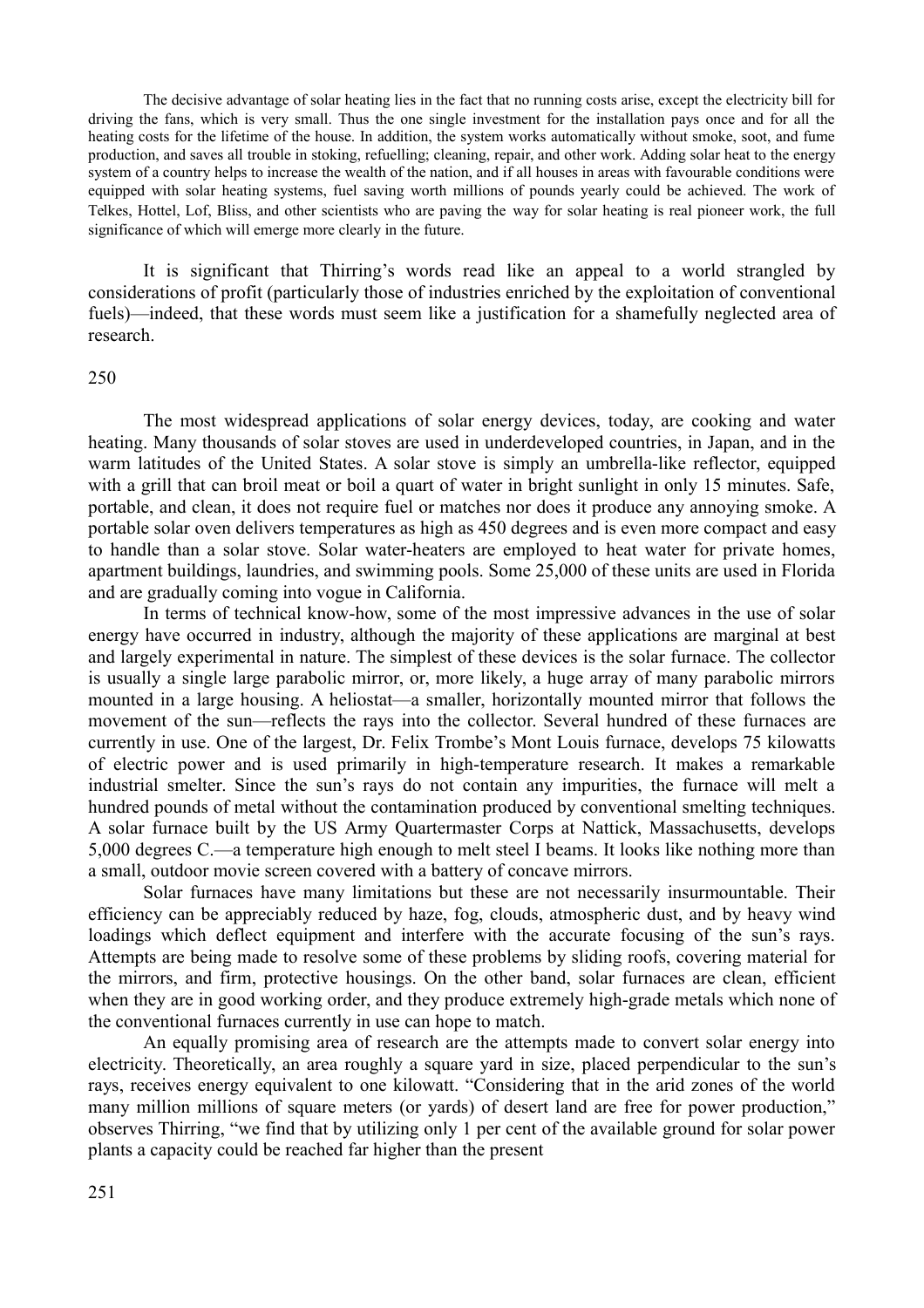installed capacity of all fuel-operated and hydro-electric power plants in the world, which is about 200 million kilowatts." In practice, work along the lines suggested by Thirring has been inhibited by cost considerations, market factors (there is no large demand, today, for electricity in those underdeveloped, hot areas of the world where the project is most feasible), and essentially the conservatism of designers in the power field. The greatest research emphasis in converting solar power into electricity has been placed in recent years on the development of solar batteries, a result largely of work on the "space programme".

Solar batteries—devices that have been used most successfully in space travel—make use of the thermoelectric effect. If strips of antimony and bismuth are joined together in a loop, for example, a temperature differential, say by producing heat in one junction, yields electric power. The sophistication of solar batteries over the past decade or so has produced devices that have a power-converting efficiency as high as 15 per cent, and 20 to 25 per cent is quite attainable in the not too distant future. Grouped in large panels, solar batteries have been used to power electric cars, small boats, telephone lines, and singly or several in number, radios, phonographs, clocks, sewing machines, and other appliances. Eventually, it is expected, the cost of producing solar batteries will be diminished to a point where they will provide electric power for homes and even small industrial **facilities** 

Finally, the sun's energy can be used in still another way—by collecting heat in a body of water. For quite some time engineers have been studying ways of acquiring electric power from temperature differences produced in the sea by the sun's heat. If solar ponds are built to behave according to prescribed conditions, a body of water one square kilometer in size can yield 30 million kilowatt-hours of electricity annually, enough to match the output of a sizeable power station, operating more than 12 hours every day of the year. The power can be acquired without any fuel costs, or as Henry Tabor observes, "merely by the pond lying in the sun". Heat can be extracted from the bottom of the pond by passing the hot water over a heat exchanger and then returning the water to the pond. In warm latitudes, where solar ponds are likely to be most effective, 10,000 square miles committed to this method of power production might be able to provide enough electricity to satisfy the needs of 400 million people!

The ocean's tides represent still another untapped potential to which we could turn for electric power in many coastal areas. We could trap the ocean's waters at high tide in a natural basin —say, a bay or the mouth of a river—and release them through turbines at low tide. A number of highly suitable places exist where the tides are high enough to produce large blocks of electric power. The French have already built an immense tidal-power installation near the mouth of the Rance River at St. Malo with an expected yield of 820 kilowatt-hours annually. They also plan to build another dam in the bay of Mont Saint-Michel. In England, highly suitable conditions for a tidal dam exist above the confluence of the Severn and Wye Rivers. This dam could provide the electric power produced by a

#### 252

million tons of coal annually. A superb locale for producing tide-generated electricity exists at Passaquoddy Bay on the frontier between Maine and New Brunswick. Good locales exist on the Mezen Gulf, a Russian coastal area opening into the Arctic Ocean, the Kola Peninsula, and the Okhotsk Sea. Argentina has plans for building a tidal dam across the estuary of the Deseado River near Puerto Desire on the Atlantic coast. Many other coastal areas could be used to generate electricity from tidal power, but except for France, no country has seriously initiated work on this resource.

We could use the differences of temperature in the sea or in the earth to generate electric power in sizeable quantities or as sources of heat for domestic purposes. A temperature differential as high as 17 degrees C. is not uncommon in the surface layers of tropical waters; along coastal areas of Siberia, winter differences of 30 degrees exist between the water below the ice crust and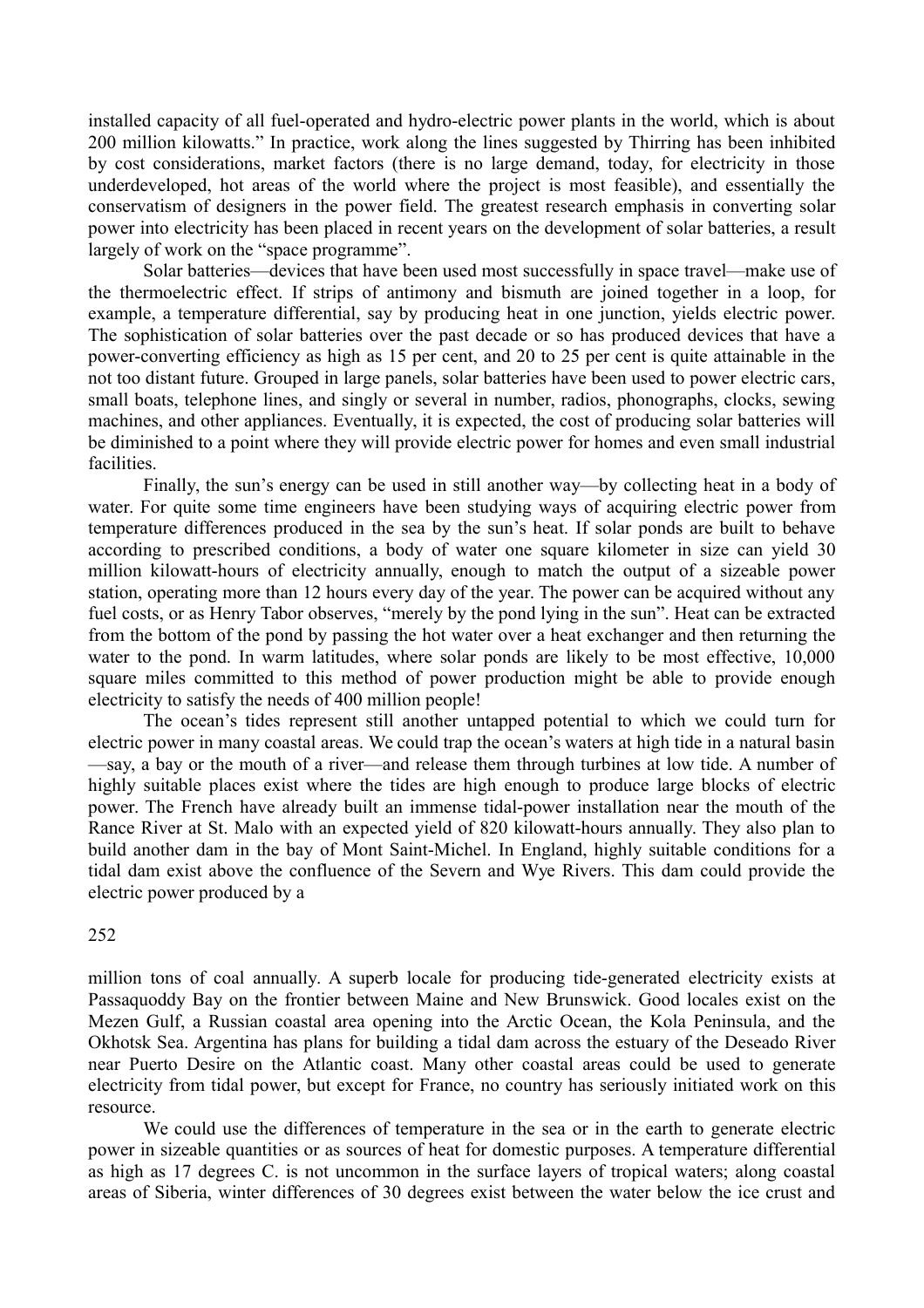the air. The interior of the earth becomes progressively warmer as we descend, providing selective temperature differentials with respect to the surface. Heat pumps could be used to avail ourselves of these differentials in order to drive steam turbines for industrial purposes or merely to heat homes. The heat pump works like a mechanical refrigerator: a circulating refrigerant draws off heat from a medium, dissipates it, and returns to repeat the process. During winter months, the pumps, circulating a refrigerant in a shallow well, could be used to absorb subsurface heat and release it in a house. In the summer, the process could be reversed; heat, withdrawn from the house, could be dissipated in the house. In a centralized society, based entirely on coal, petroleum, or atomic power, the heat pump is regarded as too costly to operate; the price of electric power needed to work the pump is prohibitively expensive. In a humanistic, decentralized society, where solar or wind power is available and where "cost" is subordinated to human needs, the pump would be an ideal device for space heating in all north temperate and subarctic latitudes. The pumps do not require costly chimneys, they do not pollute the atmosphere, and they eliminate the nuisance of stocking furnaces and carrying out ashes. If we could acquire electricity or direct heat from solar energy, wind power, or temperature differentials, the heating system of a home or factory would be completely selfsustaining; it would not drain valuable hydrocarbon resources or require external sources of supply.

I have mentioned wind power as a possible source of energy. Actually, the winds could be used on an extensive scale to provide electric power in many areas of the world. About 90 Q of the solar energy reaching the earth is converted into wind. Although much of this goes into making the jet stream, thirty to forty thousand feet above sea-level, a great deal of wind energy is available a few hundred feet above the ground. A UN report, using monetary terms to gauge the feasibility of wind power, finds that efficient wind plants in many areas could produce electricity at an overall cost of 5 mills per kilowatt, a figure that approximates the price of electric power generated by the use of conventional fuels. Several wind generators have already been established and used with a high measure of

#### 253

success. The famous 1,250 kilowatt generator at Grandpa's Knob, near Rutland, Vermont, successfully fed alternating current into the lines of the Central Vermont Public Service Co. until a shortage of parts during World War II made it difficult to keep the installation in good repair. Since then, larger, more efficient generators have been designed. P. H. Thomas, working for the Federal Power Commission, has designed a 7,500-kW. windmill that would involve an investment of \$68 per kilowatt. Eugene Ayers notes that if the Thomas device were actually constructed and costs proved to be double the amount estimated by its designer, "wind turbines would seem nevertheless to compare favourably with hydro-electric installations which cost around \$300 per kilowatt". The potential for generating electricity by means of wind power is probably enormous in many regions of the world. In England, for example, where a careful three-year survey was made of possible wind-power sites, it was found that the newer wind turbines could generate several million kilowatts and save from two to four million tons of coal annually.

Let there be no mistake about the extraction of trace minerals from rocks, solar and wind power, and the use of heat pumps: except for tidal power and the extraction of raw materials from the sea, these sources cannot supply man with the bulky quantity of raw materials and large blocks of energy needed to sustain densely concentrated populations and highly centralized industries. Solar devices, wind turbines, and heat pumps can be expected to produce power in relatively small quantities. Used locally and in conjunction with each other, they could amply meet all the power needs of a small community, but we cannot foresee a time when they will be able to furnish the electricity currently used by cities the size of New York, London, Paris, or similar megalopolitan areas.

This "limitation of scope", however, could well represent a profound advantage from an ecological point of view. The sun, the wind, and the earth are experiential realities to which men have responded sensuously and reverently from time immemorial. Out of these primal elements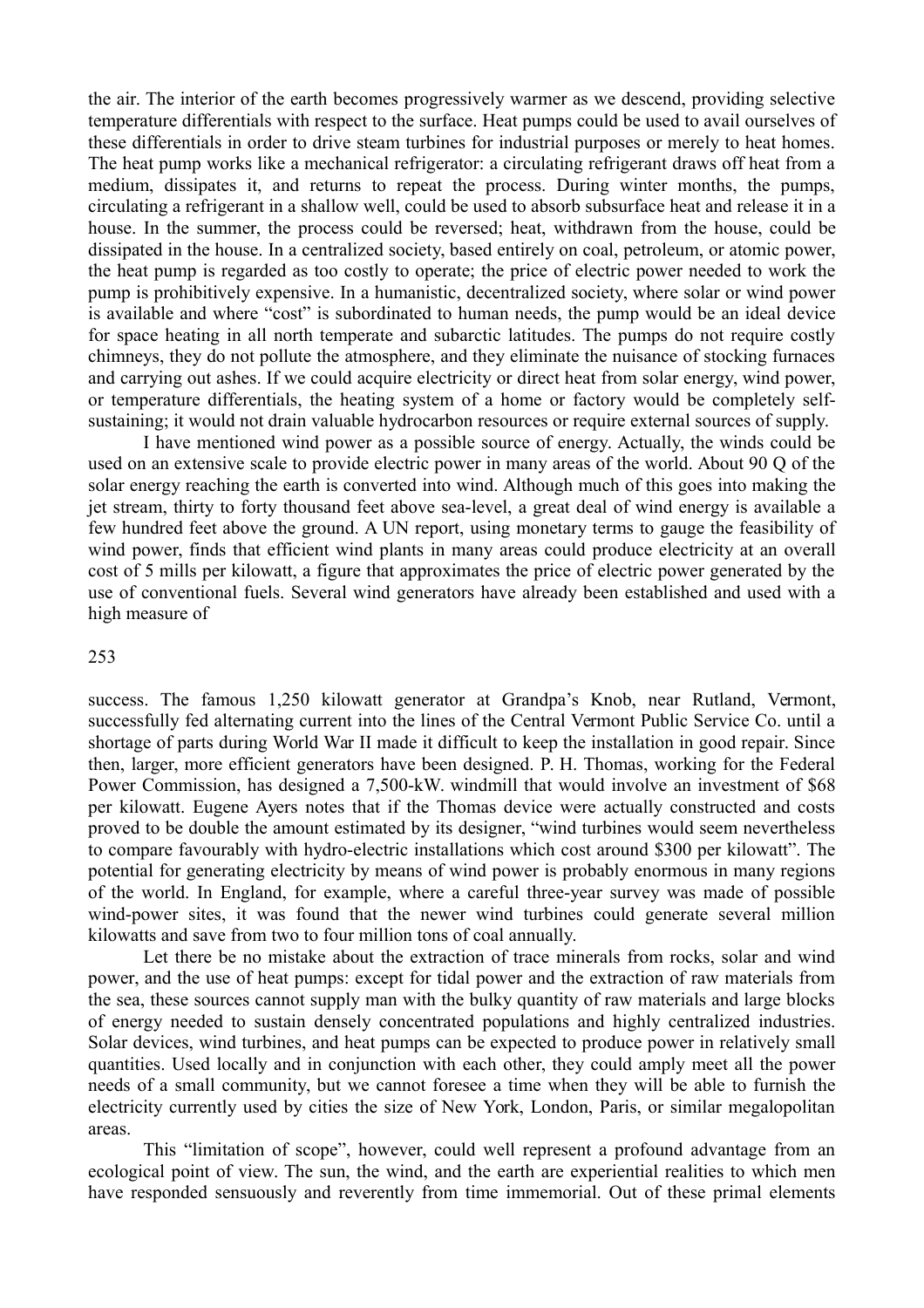man developed his sense of dependence—and respect—for the natural environment—a dependence that kept his destructive activities in check. The Industrial Revolution and the urbanized world that followed it obscured their role in human experience—literally hiding the sun with a pall of smoke, blocking the winds with massive buildings, desecrating the earth with sprawling cities. Man's dependence on the natural world now became invisible. more precisely theoretical and intellectual in character, the subject-matter of text books, monographs, lectures, and laboratories. True, this theoretical dependence supplied us with insights (partial ones, at best) into the natural world, but its one-sidedness robbed us of all sensuous dependence, all visible contact and unity with nature. In losing our sensuous, visible dependence upon nature, we lost a part of ourselves as feeling animal beings. We became alienated from nature. Our technology and environment, in short, became totally inanimate, totally synthetic—a purely inorganic physical thing that promoted the de-animization of man and his thought.

#### 254

To bring the sun, wind, earth, indeed the world of life, back into technology, into the means of human survival, would represent a revolutionary renewal of man's ties to nature. To bring it back in a way that evokes a sense of regional uniqueness in the community, a sense not only of generalized dependence but of dependence on a specific region with distinct qualities of its own, would give this renewal a truly ecological context. And here we come to another advantage that derives from the "limitation of scope" since: it is very unlikely that solar energy alone, or wind power alone, or heat derived from the earth would suffice to meet all the energy needs of the free community, the community would have to use several of these resources in most cases, combining them in varying proportions, depending upon its latitude, prevailing wind loads, and geothermal reserves. Man's relationship to a given region would be reinforced by the ecology of his energy system.

I believe it will be a real ecological system, a delicately interlaced pattern of local resources, honoured by continual study and artful modification. As a sense of regionalism grows in the community, every resource will find its place in a natural, stable balance, a truly organic unity of social, technological, and natural elements. Art will assimilate technology in the deepest sense that art can exist—as social art, the art of the community as a living process. Small or of moderate size, the free community will be able to rescale the tempo of life, the work patterns of man, and its own architecture, systems of transportation and communication to completely human dimensions. The electric car, quiet, slow-moving, and clean, will come into its own as a form of intra-urban transportation, replacing completely the noisy, filthy, and high-speed automobile. Monorails will link community to community, replacing railroads and reducing the number of highways that scar the countryside. Crafts will regain their honoured position as supplements to the factory; they will become a form of domestic, day-to-day artistry. A high standard of excellence, I believe, will replace the strictly quantitative criteria of production that prevail today; a respect for the durability of goods and the conservation of raw materials will replace the shabby, huckster-oriented criteria that result in built-in obsolescence and an insensate consumer society. The community will become a beautifully moulded arena of life, a vitalizing source of culture and a deeply personal, evernourishing source of human solidarity.

#### **TECHNOLOGY FOR LIFE**

In a future revolution, the most pressing task assigned to technology will be to produce a surfeit of goods with a minimum of toil. The immediate purpose of this task will be to permanently open the social arena to the revolutionary people, *to keep the revolution in permanence*. Thus far, every social revolution has foundered because the peal of the tocsin could not be heard over the din of the workshop. Dreams of freedom and plenty were polluted by the mundane, workaday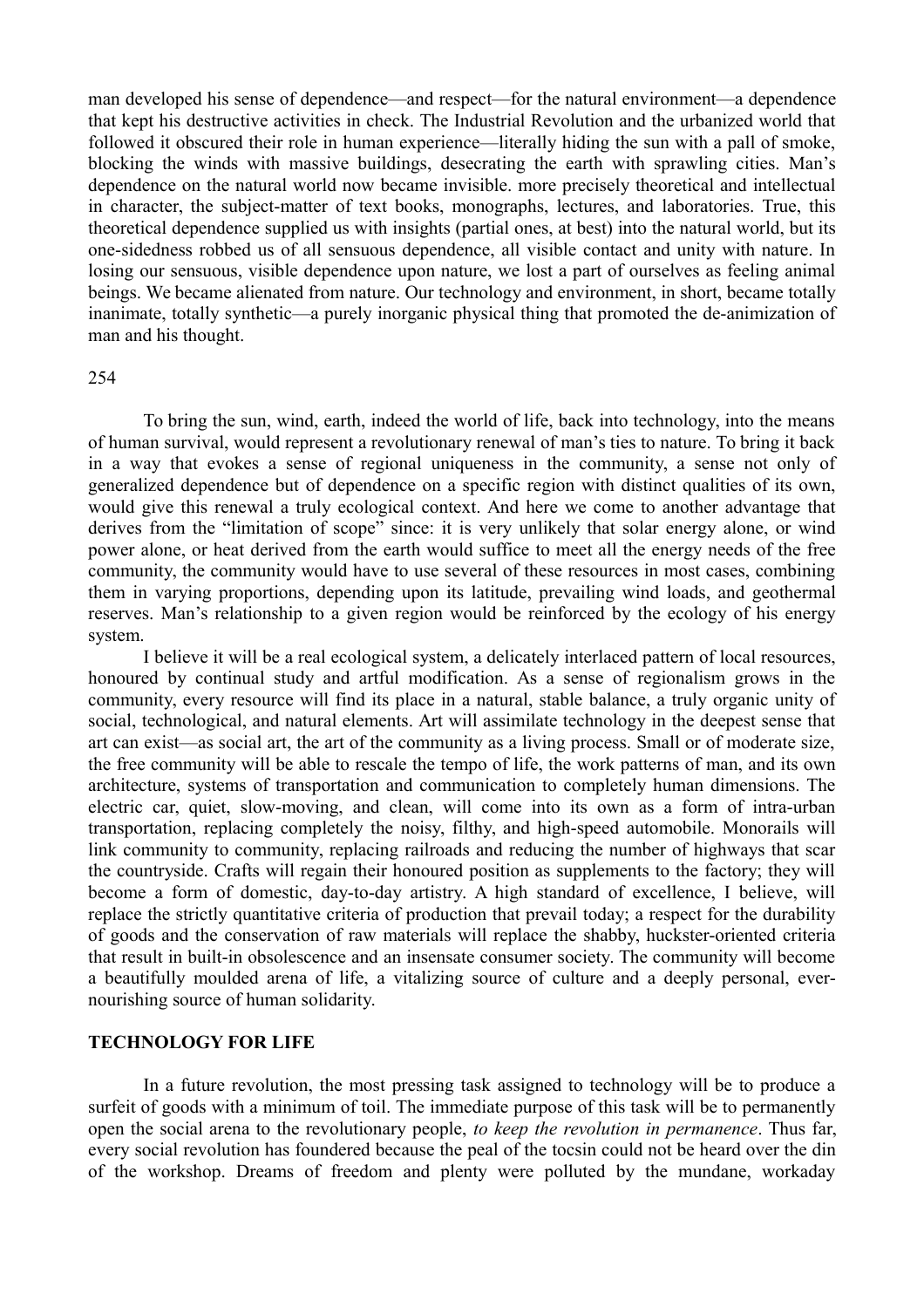responsibility of producing the means of survival. Looking back at the brute facts of history, we find that as long as revolution meant continual sacrifice and denial for the people, the reins of power fell

#### 255

into the hands of the political "professionals", the mediocrities of Thermidor. How well the liberal Girondins of the French Convention understood this reality can be judged by the fact that they sought to reduce the revolutionary fervour of the Parisian popular assemblies—the great Sections of 1793—by decreeing that the meetings should close "at ten in the evening", or, as Carlyle tells us, "before the working people come …" from their jobs. The decree proved ineffective, but its aim was shrewd and unerring. Essentially, the tragedy of past revolutions has been that, sooner or later, their doors closed, "at ten in the evening". *The most critical function of modern technology must be to keep the doors of the revolution open forever*!

Nearly a half century ago, while Social Democratic and Communist theoreticians babbled about a society with "work for all", those magnificent madmen, the Dadaists, demanded unemployment for everybody. The decades have detracted nothing from this demand; to the contrary, they have given it form and content. From the moment toil is reduced to the barest possible minimum or disappears entirely, however, the problem of survival passes into the problem of life and it is certain that technology itself will pass from the servant of man's immediate needs into the partner of his creativity.

Let us look at this matter closely.

Much has been written about technology as an "extension of man". The phrase is misleading if it is meant to apply to technology as a whole. It has validity primarily for the traditional handicraft shop and, perhaps, for the early stages of machine development. The craftsman dominates the tool; his labour, artistic inclinations, and personality are the sovereign factors in the productive process. Labour is not merely an expenditure of energy but the personalized work of a man whose activities are sensuously directed toward preparing, fashioning, and finally decorating his product for human use. The craftsman guides the tool, not the tool the craftsman. Any alienation that may exist between the craftsman and his product is immediately overcome, as Friedrich Wilhelmsen emphasized, "by an artistic judgement—a judgement bearing on a thing to be made". The tool amplifies the powers of the craftsman as a *man*, as a *human*; it amplifies his power to impart his artistry, his very identity as a creative being, on raw materials.

The development of the machine tends to rupture the intimate relationship between man and the means of production. To the degree that it is a self-operating device, the machine assimilates the worker to preset industrial tasks, tasks over which he exercises no control whatever. The machine now appears as an alien force—apart from and yet wedded to the production of the means of survival. Starting out as an "extension of man", technology is transformed into a force above man, orchestrating his life according to a score contrived by an industrial bureaucracy; not *men*, I repeat, but *bureaucracies*, i.e., *social machines*. With the arrival of the fully automatic machine as the predominant means of production, man becomes an extension of the machine, not only of mechanical devices in the productive process but also of social devices in the social process. Man ceases to exist in

#### 256

almost any respect for his own sake. Society is ruled by the harsh maxim: production for the sake of production. The decline from craftsman to worker, from the active to the increasingly passive personality, is completed by man *qua* consumer—an economic entity whose tastes, values, thoughts, and sensibilities are engineered by bureaucratic "teams" in "think tanks". Man, standardized by machines, is finally reduced to a machine.

This is the trend. Man-the-machine is the bureaucratic ideal.\* It is an ideal that is continually defied by the re-birth of life, by the reappearance of the young and by the contradictions that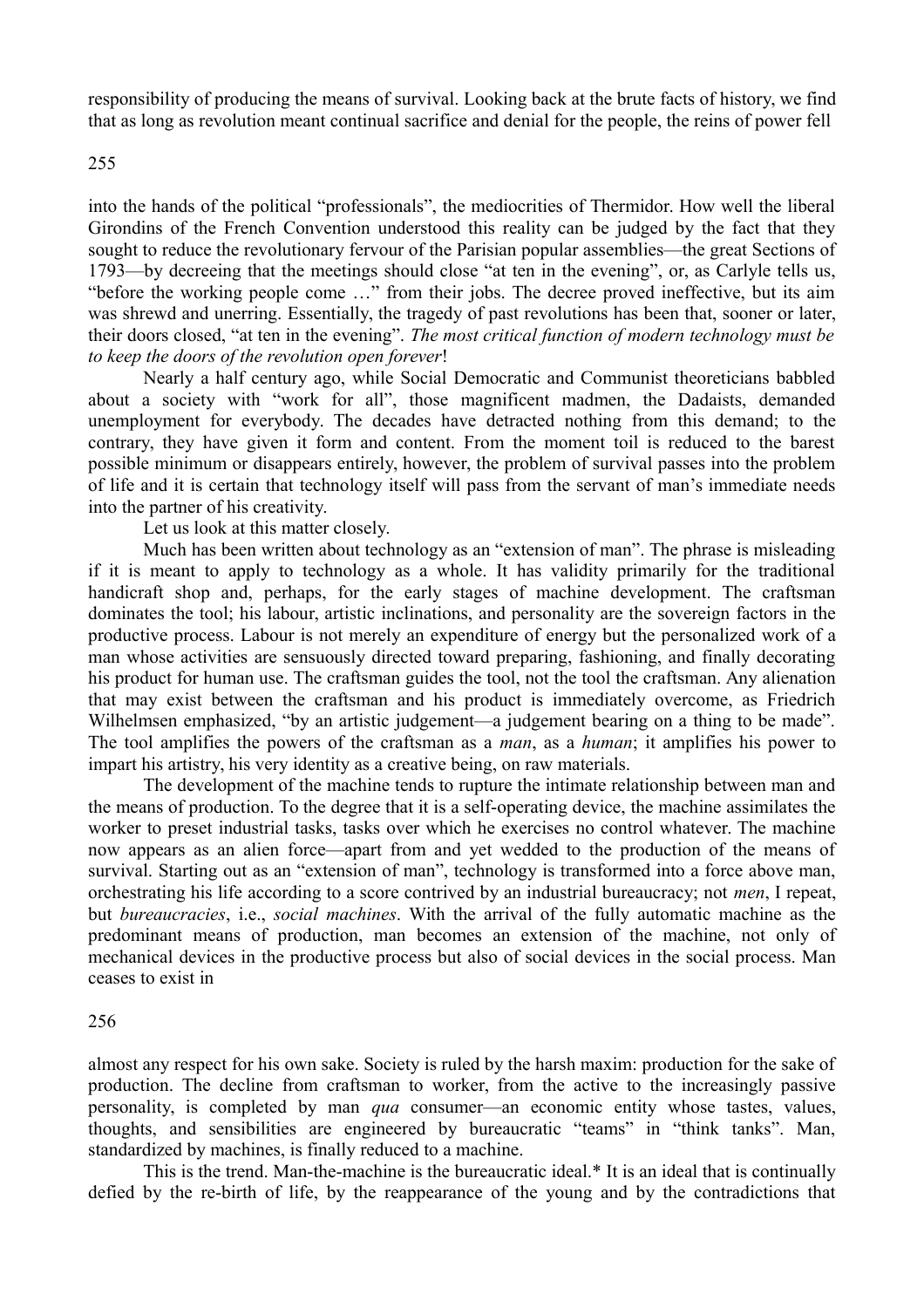unsettle the bureaucracy. Every generation has to be assimilated again, and each time with explosive resistance. The bureaucracy, in turn, never lives up to its own technical ideal. Congested by mediocrities, it errs continually. Its judgement lags behind new situations; insensate, it suffers from social inertia and is always buffeted by chance. Any crack that opens in the social machine is widened by the forces of life.

How can we heal the fracture that separates living men from dead machines without sacrificing either men or machines? How can we transform the technology for survival into the technology for life? To answer any of these questions with Olympian assurance would be idiotic. Liberated man may choose from a large variety of mutually exclusive or combinable alternatives, all of which may be based on unforeseeable technological innovations. As a sweeping solution, they may simply choose to step over the body of technology. They may submerge the cybernated machine in a technological underworld, divorcing it entirely from social life, the community, and creativity.

All but hidden from society, the machines would work for man. Free communities would stand, in effect, at the end of a cybernated industrial assembly line with baskets to cart the goods home. Industry, like the autonomic nervous system, would work on its own, subject to the repairs that our own bodies require in occasional bouts of illness. The fracture separating man from the machine would not be healed. It would simply be ignored.

I do not believe that this is a solution to anything. It would amount to closing off a vital human experience: the stimulus of productive activity, the stimulus of the machine. Technology can play a very important role in forming the personality of man. Every art, as Lewis Mumford has argued, bas its technical side—the self-mobilization

Accordingly men are graded, fingerprinted, tested, mobilized in campaigns from "charity" to war. The horrible contempt for the human personality implied by these "ideals", tests, and campaigns provides the moral climate for mass murder, acts in which the followers of Stalin and Hitler are mere pioneers.

257

of spontaneity into expressed order, the need during the highest, most ecstatic moments of subjectivity to retain contact with the objective world, the counterposing of necessity to "disordered subjectivity" and a concreteness that responds with equal sensitivity to all stimuli—and therefore to none at all  $*$ 

A liberated society, I believe, will not want to negate technology—precisely because it is liberated and can strike a balance. It may well be that it will want to assimilate the machine to artistic craftsmanship. What I mean by this is that the machine will remove toil from the productive process, leaving its artistic completion to man. The machine, in effect, will participate in human creativity. "The potter's wheel, for example, increased the freedom of the potter, hampered as he had been by the primitive coil method of shaping pottery without the aid of a machine; even the lathe permitted a certain leeway to the craftsman in his fashioning of beads and bulges," observes Mumford. By the same token, there is no reason why automatic, cybernated machinery cannot be used in a way so that the finishing of products, especially those destined for personal use, is left to the community. The machine can absorb the toil involved in mining, smelting, transporting, and shaping raw materials, leaving the final stages of artistry and craftsmanship to the individual. We are reminded that most of the stones that make up a medieval cathedral were carefully squared and standardized to facilitate their laying and bonding — a thankless, repetitive, and boring task that can now be done rapidly and effortlessly by modern machines. Once the stone blocks were set in place, the craftsmen made their appearance; inhuman toil was replaced by creative, human work. In a

<sup>\*</sup> The "ideal man" of the police bureaucracy is a being whose innermost thoughts can be invaded by lie detectors, electronic listening devices, and "truth" drugs. The "ideal man" of the political bureaucracy is a being whose innermost life can be shaped by mutagenic chemicals and socially assimilated by the mass media. The "ideal man" of the industrial bureaucracy is a being whose innermost life can be invaded by subliminal and predictively reliable advertising. The "ideal man" of the military bureaucracy is a being whose innermost life can be invaded by regimentation for genocide.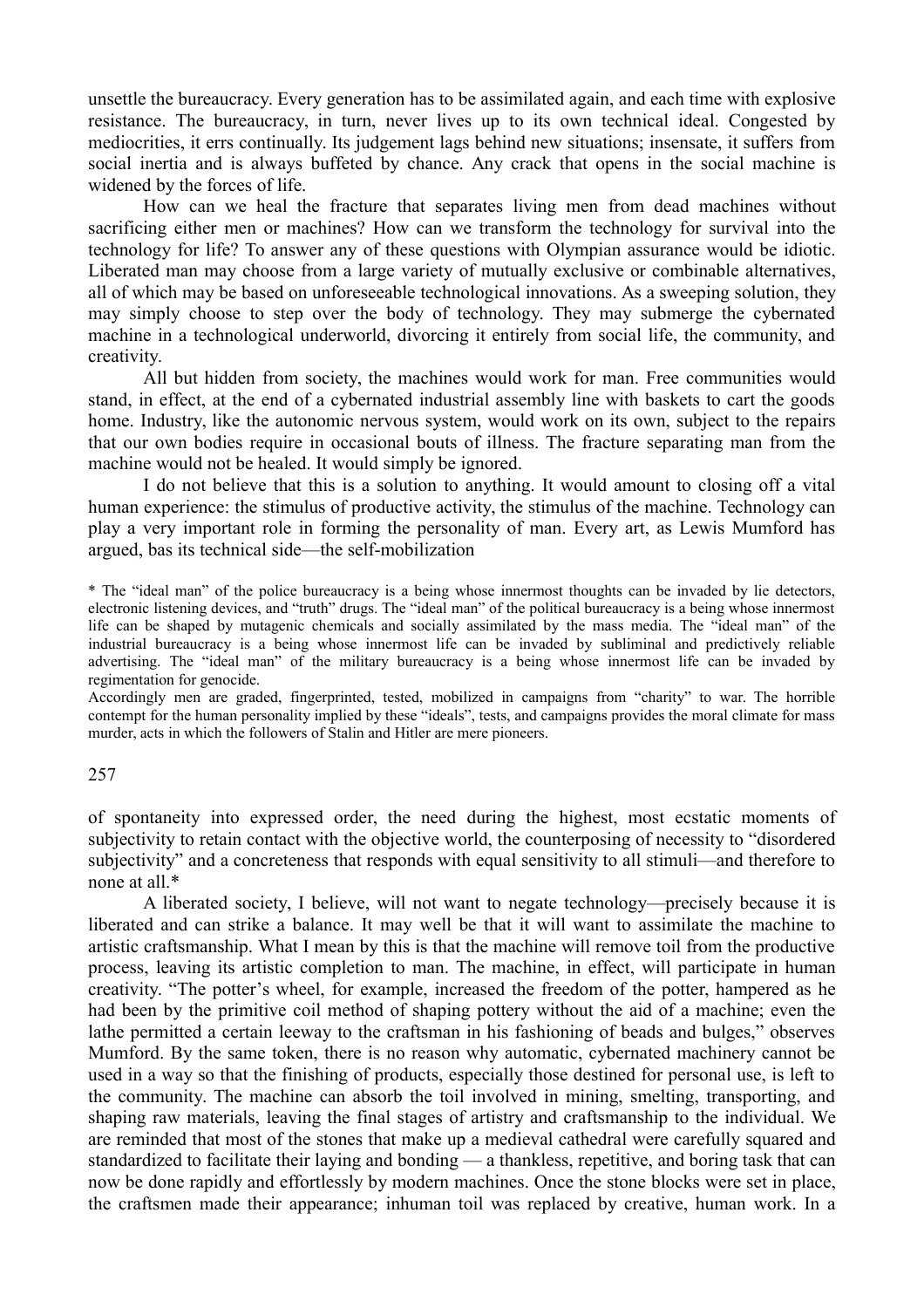liberated community the combination of industrial machines and the craftsman's tools could reach a degree of sophistication, of creative interdependence unparalleled by any period in human history. William Morris's vision of a return of the crafts would be freed of its nostalgic nuances. We could truly speak of a

\* The phrase "disordered subjectivity" is Mumford's, but I will defend it to the death, even if it is offensive to those to whom I feel the closest affinity. I refer to the radical "underground"—the artists, poets, and revolutionaries who seek ecstatic, hallucinatory experiences, partly as a means of self-discovery, partly in rebellion against the demands of a grotesquely bureaucratized and institutionalized world. "Disordered subjectivity", *as a permanent state of being and as an end in itself, can be as dehumanizing as the most bureaucratic society in existence today*. A point can be reached where there is no intrinsic difference between the two, where they are joined under the precept: hallucination for its own sake. *The system has everything to gain by the mystification of existing reality.* What is more hallucinatory than production for the sake of production, consumption for the sake of consumption, the wanton accumulation of money, the cult of authority and the State, the fear of real life that pervades the soul of the petit bourgeois? Nature produces order dialectically, through spontaneity. The existing society, by trying to extinguish spontaneity and place man under bureaucratic control, produces disorder, violence, and cruelty. Let us distinguish order from bureaucracy and call this society what it really is: not orderly but bureaucratic, not practical but shot through with the hallucinatory symbols of power and wealth, not Real and Rational in Hegel's sense, but fetishistic and logical in the murderous sense of consistency without truth. A return to Dionysius and Orpheus—yes! A return to the cloisters and the Gothic—never!

#### 258

qualitatively new advance in technics—a technology for life.

Having acquired a vitalizing respect for the natural environment and its resources, the free decentralized community will give a new interpretation to the word "need". Marx's "realm of necessity", instead of expanding indefinitely, will tend to contract; needs will be humanized and scaled by a higher valuation of life and creativity. Quality and artistry will supplant the current emphasis on quantity and standardization; durability will replace the current emphasis on expendability: an economy of cherished things, sanctified by a sense of tradition and by a sense of wonder for the personality and artistry of dead generations, will replace the mindless seasonal restyling of commodities; innovations will be made with a sensitivity for the natural inclinations of man as distinguished from the engineered pollution of taste by the mass media. Conservation will replace waste in all things. Freed of bureaucratic manipulation, men will rediscover the beauty of a simpler, uncluttered material life. Clothing, diet, furnishings, and homes will become more artistic, more personalized, and more Spartan. Man will recover a sense of the things that are *for* man, as against the things that have been *imposed* upon man. The repulsive ritual of bargaining and hoarding will be replaced by the sensitive act of making and giving. Things will cease to be the crutches for an impoverished ego and the mediators between aborted personalities; they will become the product of a rounded, creative individual and the gift of an integrated, developing self.

A technology for life can play the vital role of integrating one community with another. Rescaled to a revival of crafts and to a new conception of material needs, technology can also function as the sinews of confederation. The danger of a national division of labour and of industrial centralization is that technology begins to transcend the human scale, becomes increasingly incomprehensible, and lends itself to bureaucratic manipulation. To the extent that a shift away from community control occurs in real material terms, technologically and economically, to that extent do centralized institutions acquire real power over the lives of men and threaten to become sources of coercion. A technology for life must be *based* on the community; it must be tailored to the community and regional level. On this level, however, the sharing of factories and resources can actually promote solidarity between community groups: it can serve to confederate them on the basis not only of common spiritual and cultural interests, but also common material needs. Depending upon the resources and uniqueness of regions, a rational, humanistic balance can be struck between autarchy, industrial confederation, and a national division of labour; the economic weight of society, however, must rest overwhelmingly with communities, both separately and in regional groups.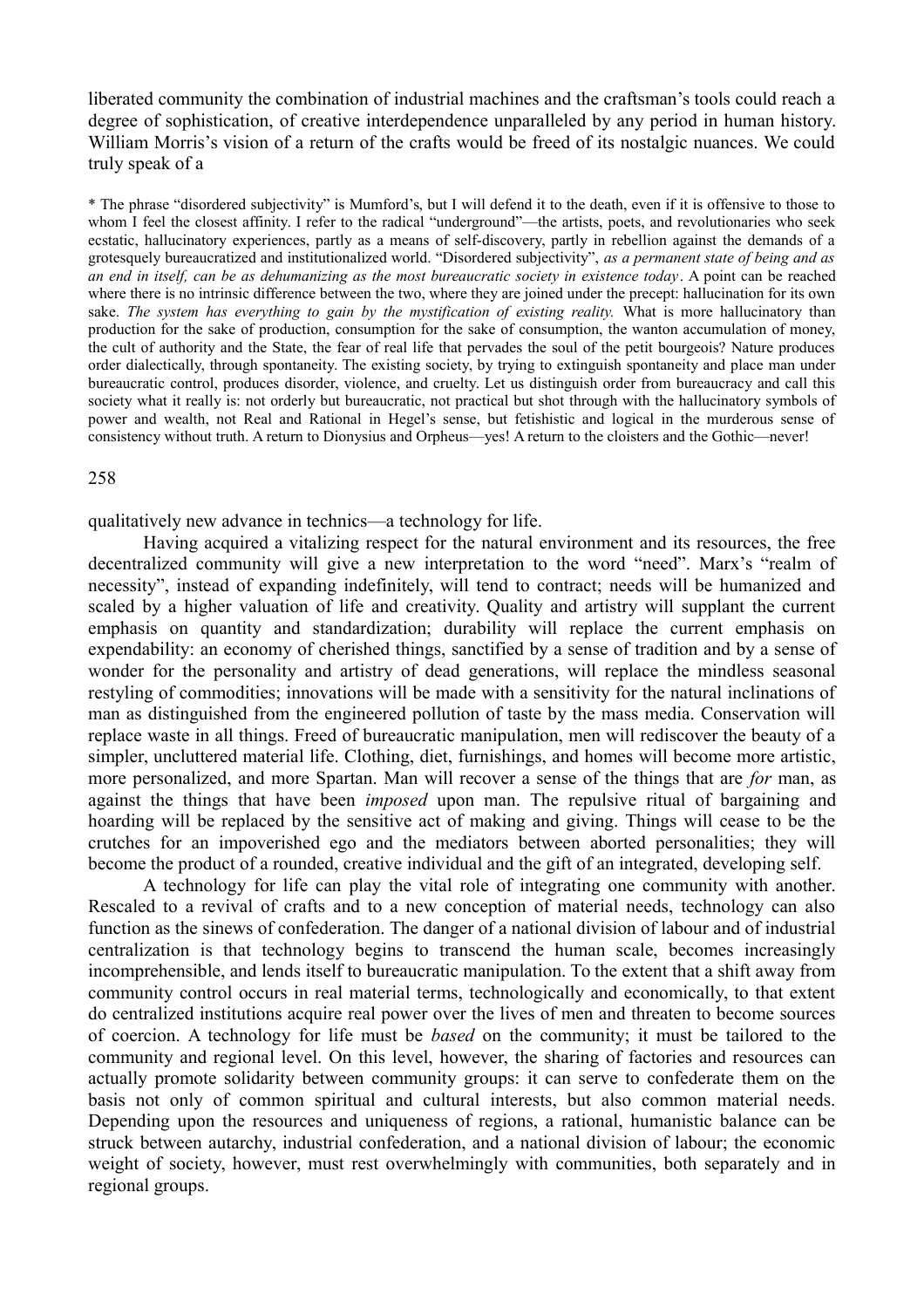Is society so "complex" that an advanced civilization stands in contradiction to a decentralized technology for life? My answer to this question is a categoric, *no*! Much of the social "complexity" of our time has its origin in the paperwork, administration, manipulation, and constant wastefulness of capitalist enterprise. The petty bourgeois stands in awe of the bourgeois filing system—the rows of cabinets filled

259

with invoices, accounting books, insurance records, tax forms—and the inevitable dossiers. He is spellbound by the "expertise" of industrial managers, engineers, style-mongers, manipulators of finance, and architects of market consent. He is totally mystified by the state—the police, courts, jails, federal offices, secretariats, the whole stinking, sick fat of coercion, control, and domination. Modern society is incredibly complex—complex even beyond human comprehension—if we grant that its premises consist of property, production for the sake of production, competition, capital accumulation, exploitation, finance, centralization, coercion, bureaucracy—in short, the domination of man by man. Attached to every one of these premises are the institutions that actualize them offices, millions of "personnel", forms and staggering tons of paper, desks, typewriters, telephones, and of course, rows upon rows of filing cabinets. As in Kafka's novels, they are real but strangely dreamlike, indefinable, shadows on the social landscape. The economy has a greater reality to it and is easily mastered by the mind and senses. But it too is intricate if we grant that buttons must be styled in a thousand different forms, textiles varied endlessly in kind and pattern to create the illusion of innovation and novelty, bathrooms filled to overflowing with a dazzling variety of pharmaceuticals and lotions, kitchens cluttered with an endless number of imbecile appliances (one thinks, here, of the electric can-opener)—the list is endless.\* If we single out of this odious garbage one or two goods of high quality in the more useful categories and if we eliminate the money economy, the state power, the credit system, the paperwork and policework required to hold society in an enforced state of want, insecurity, and domination, society would not only become reasonably human but also fairly simple.

I do not wish to belittle the fact that behind a single yard of high quality electric wiring lies a copper mine, the machinery needed to operate it, a plant for producing insulating material, a coppersmelting and shaping complex, a transportation system for distributing the wiring—and behind each of these complexes, other mines, plants, machine shops, and so forth. Copper mines, certainly of a kind that can be exploited by existing machinery, are not to be found everywhere, although enough copper and other useful metals can be recovered as scrap from the debris of our present society to provide future generations with all they need. But let us grant that copper will fall within a sizeable category of material that can be furnished only by a national division of labour. In what sense need there be a division of labour in the current sense of the term? Bluntly, there need be none at all. First, copper can be exchanged for other goods between the free, autonomous communities that mine it and those that require it. The exchange need not require the mediation of centralized bureaucratic institutions. Secondly, and perhaps more significantly, a community that lives in a region with ample copper resources will not be a mere mining community. Copper mining will be one of many economic

\* For supplemental reading, consult the advertising pages of the *Ladies Home Journal* or *Good Housekeeping*.

260

activities in which it is engaged, a part of a larger, rounded, organic economic arena. The same will hold for communities whose climate is most suitable for growing specialized foods or whose resources are rare and uniquely valuable to society as a whole. Every community will approximate, perhaps in many cases achieve, local or regional autarchy. It will seek to achieve wholeness, not only because wholeness provides material independence (important as this may be), but also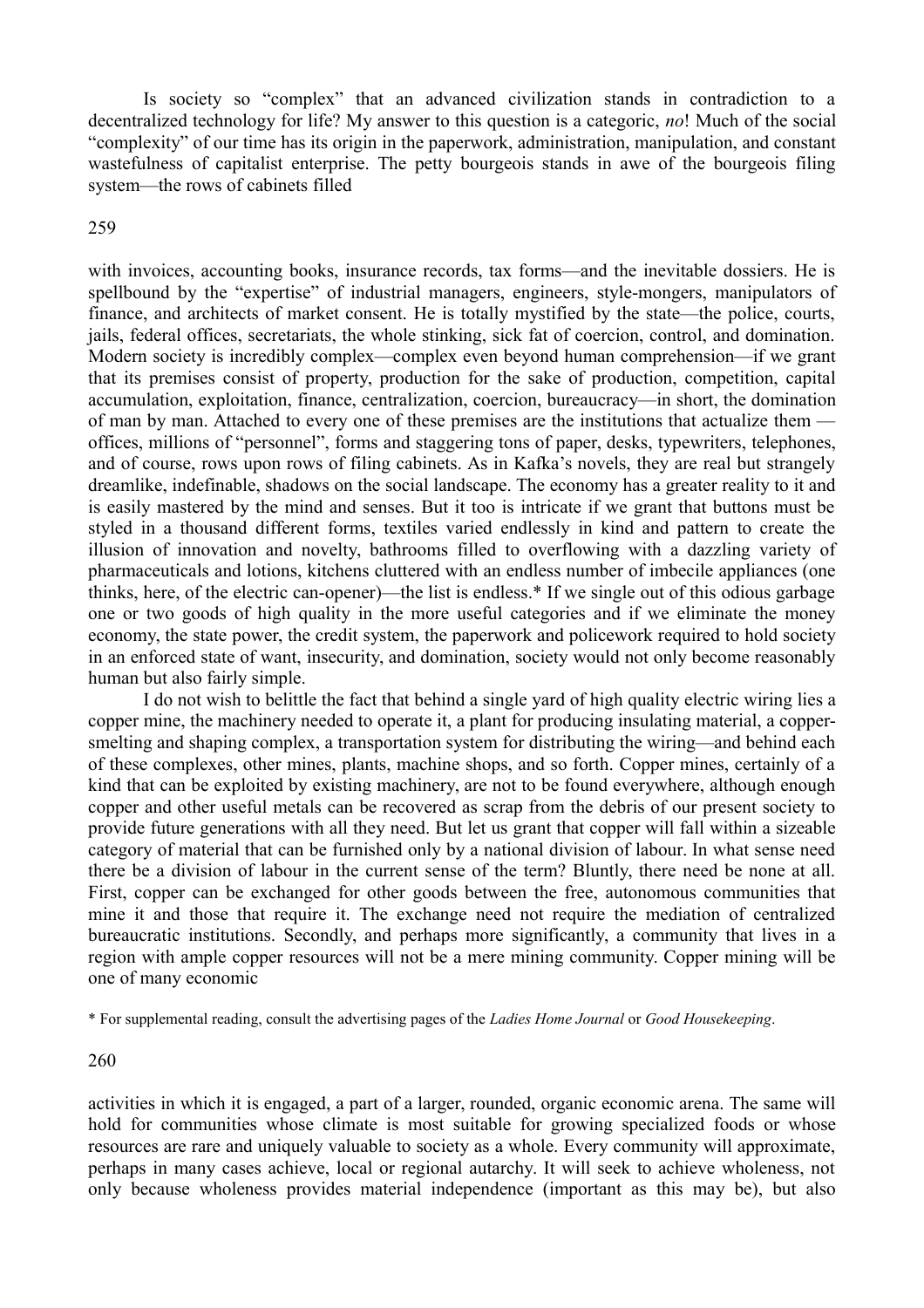because it produces complete, rounded men who live in a symbiotic relationship with their environment. Even if a substantial portion of the economy falls within the sphere of a national division of labour, the overall economic weight of society will still rest with the community. If there is no distortion of communities, there will be no sacrifice of any portion of humanity to the interests of humanity as a whole.

A basic sense of decency, sympathy, and mutual aid lies at the core of human behaviour. Even in this lousy bourgeois society, we do not find it unusual that adults will rescue children from danger although the act will imperil their lives; we do not find it strange that miners, for example, will risk death to save their fellow-workers in cave-ins or that soldiers will crawl under heavy fire to carry a wounded comrade to safety. What tends to shock us are those occasions when aid is refused —when the cries of a girl who has been stabbed and is being murdered are ignored in a middle-class neighbourhood.

Yet there is nothing in this society that would seem to warrant a molecule of solidarity. What solidarity we do find exists despite the society, against all its realities, as an unending struggle between the innate decency of man and the innate indecency of the society. Can we imagine how men would behave if this decency could find full release, if society earned the respect, even the love of the individual? We are still the offspring of a violent, blood-soaked, ignoble history—the end products of man's domination of man. We may never end this condition of domination. The future may bring us and our shoddy civilization down in a Wagnerian Gotterdammerung. How idiotic it would all be! But we may also end the domination of man by man. We may finally succeed in breaking the chain to the past and gain a humanistic, anarchist society. Would it not be the height of absurdity, indeed of impudence, to gauge the behaviour of future generations by the very criteria we despise in our own time? An end to the sophomoric questions! Free men will not be greedy, one liberated community will not try to dominate another because it has a potential monopoly of copper, computer "experts" will not try to enslave grease monkeys, and sentimental novels about pining, tubercular virgins will not be written. We can ask only one thing of the free men of the future: to forgive us that it took so long and that it was such a hard pull. Like Brecht, we can ask that they try not to think of us too harshly, that they give us their sympathy and understand that we lived in the depths of a social hell.

But then they will surely know what to think without our telling them.

[inside back cover]

# **Anarchy 79**

next month:

## Anarchism in Latin America